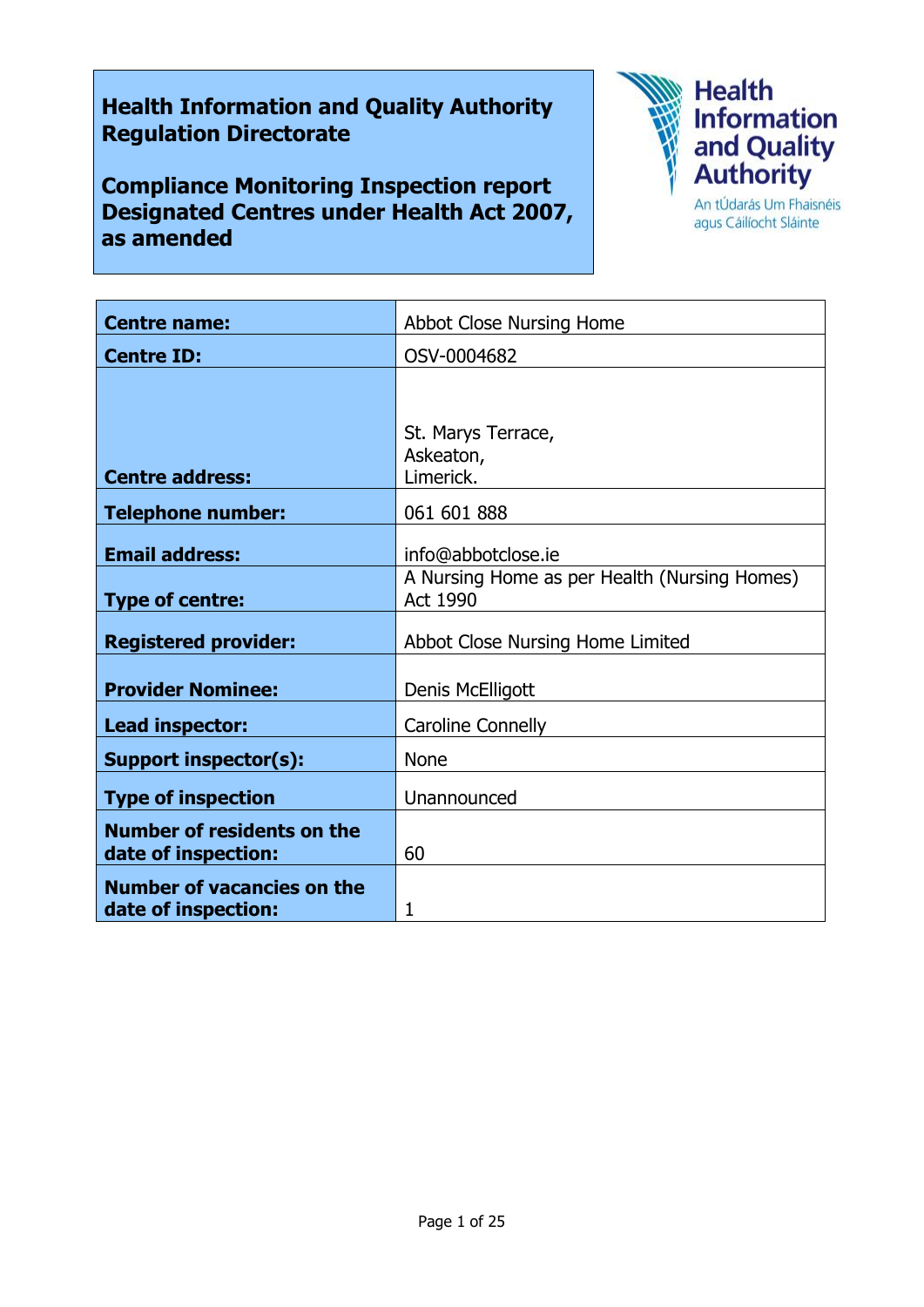# **About monitoring of compliance**

The purpose of regulation in relation to designated centres is to safeguard vulnerable people of any age who are receiving residential care services. Regulation provides assurance to the public that people living in a designated centre are receiving a service that meets the requirements of quality standards which are underpinned by regulations. This process also seeks to ensure that the health, wellbeing and quality of life of people in residential care is promoted and protected. Regulation also has an important role in driving continuous improvement so that residents have better, safer lives.

The Health Information and Quality Authority has, among its functions under law, responsibility to regulate the quality of service provided in designated centres for children, dependent people and people with disabilities.

Regulation has two aspects:

▪ Registration: under Section 46(1) of the Health Act 2007 any person carrying on the business of a designated centre can only do so if the centre is registered under this Act and the person is its registered provider.

▪ Monitoring of compliance: the purpose of monitoring is to gather evidence on which to make judgments about the ongoing fitness of the registered provider and the provider's compliance with the requirements and conditions of his/her registration.

Monitoring inspections take place to assess continuing compliance with the regulations and standards. They can be announced or unannounced, at any time of day or night, and take place:

- to monitor compliance with regulations and standards
- to carry out thematic inspections in respect of specific outcomes

▪ following a change in circumstances; for example, following a notification to the Health Information and Quality Authority's Regulation Directorate that a provider has appointed a new person in charge

▪ arising from a number of events including information affecting the safety or wellbeing of residents.

The findings of all monitoring inspections are set out under a maximum of 18 outcome statements. The outcomes inspected against are dependent on the purpose of the inspection. In contrast, thematic inspections focus in detail on one or more outcomes. This focused approach facilitates services to continuously improve and achieve improved outcomes for residents of designated centres.

Please note the definition of the following term used in reports: responsive behaviour (how people with dementia or other conditions may communicate or express their physical discomfort, or discomfort with their social or physical environment).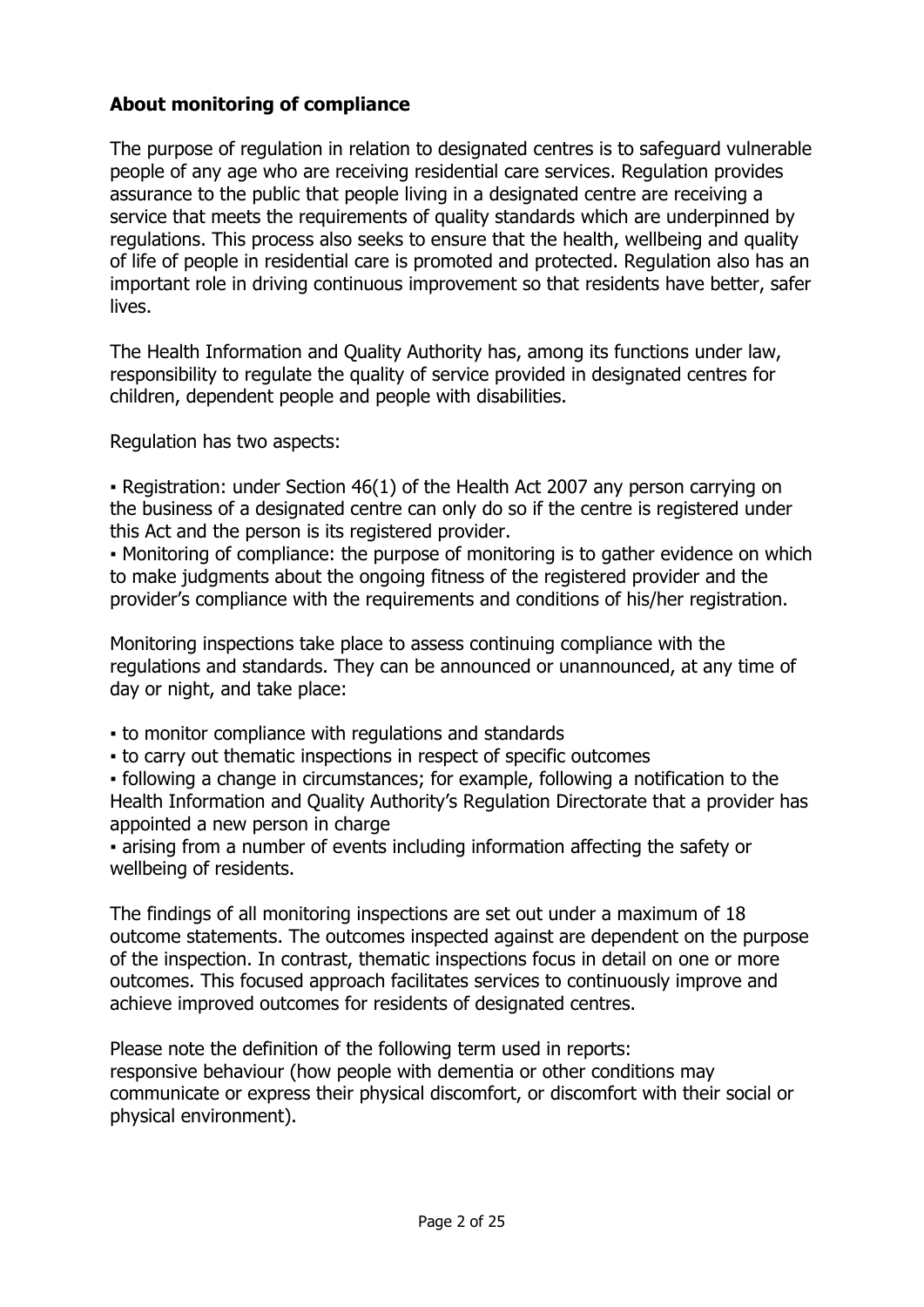**Compliance with the Health Act 2007 (Care and Welfare of Residents in Designated Centres for Older People) Regulations 2013, Health Act 2007 (Registration of Designated Centres for Older People) Regulations 2015 and the National Standards for Residential Care Settings for Older People in Ireland.**

This inspection report sets out the findings of a monitoring inspection, the purpose of which was to monitor ongoing regulatory compliance. This monitoring inspection was un-announced and took place over 2 day(s).

### **The inspection took place over the following dates and times**

| From:             | To:               |
|-------------------|-------------------|
| 03 May 2017 10:45 | 03 May 2017 18:45 |
| 04 May 2017 08:50 | 04 May 2017 16:00 |

The table below sets out the outcomes that were inspected against on this inspection.

| <b>Outcome</b>                              | <b>Our Judgment</b>            |
|---------------------------------------------|--------------------------------|
| Outcome 01: Statement of Purpose            | Compliant                      |
| Outcome 02: Governance and Management       | Non Compliant - Moderate       |
| Outcome 04: Suitable Person in Charge       | Compliant                      |
| Outcome 06: Absence of the Person in charge | Compliant                      |
| Outcome 07: Safeguarding and Safety         | Compliant                      |
| Outcome 08: Health and Safety and Risk      | Non Compliant - Moderate       |
| Management                                  |                                |
| Outcome 09: Medication Management           | <b>Substantially Compliant</b> |
| Outcome 11: Health and Social Care Needs    | Non Compliant - Moderate       |
| Outcome 12: Safe and Suitable Premises      | <b>Substantially Compliant</b> |
| Outcome 13: Complaints procedures           | <b>Substantially Compliant</b> |
| Outcome 16: Residents' Rights, Dignity and  | Compliant                      |
| Consultation                                |                                |
| Outcome 18: Suitable Staffing               | Compliant                      |

# **Summary of findings from this inspection**

This report sets out the findings of an unannounced monitoring inspection following an application to vary a condition of registration. The provider had applied to vary the number of beds the centre was registered for from 61 beds to 65 beds. As part of the inspection the inspector met with the residents, the person in charge, the provider, relatives, two Clinical Nurse Manager's (CNM), the Human Resources (HR) manager, administration staff and numerous other staff members. The inspector observed practices, the physical environment and reviewed all governance, clinical and operational documentation such as policies, procedures, risk assessments, reports, residents' files and training records to inform this application. The provider, person in charge and the staff team generally displayed good knowledge of the regulatory requirements and they were found to be committed to providing personcentred care for the residents.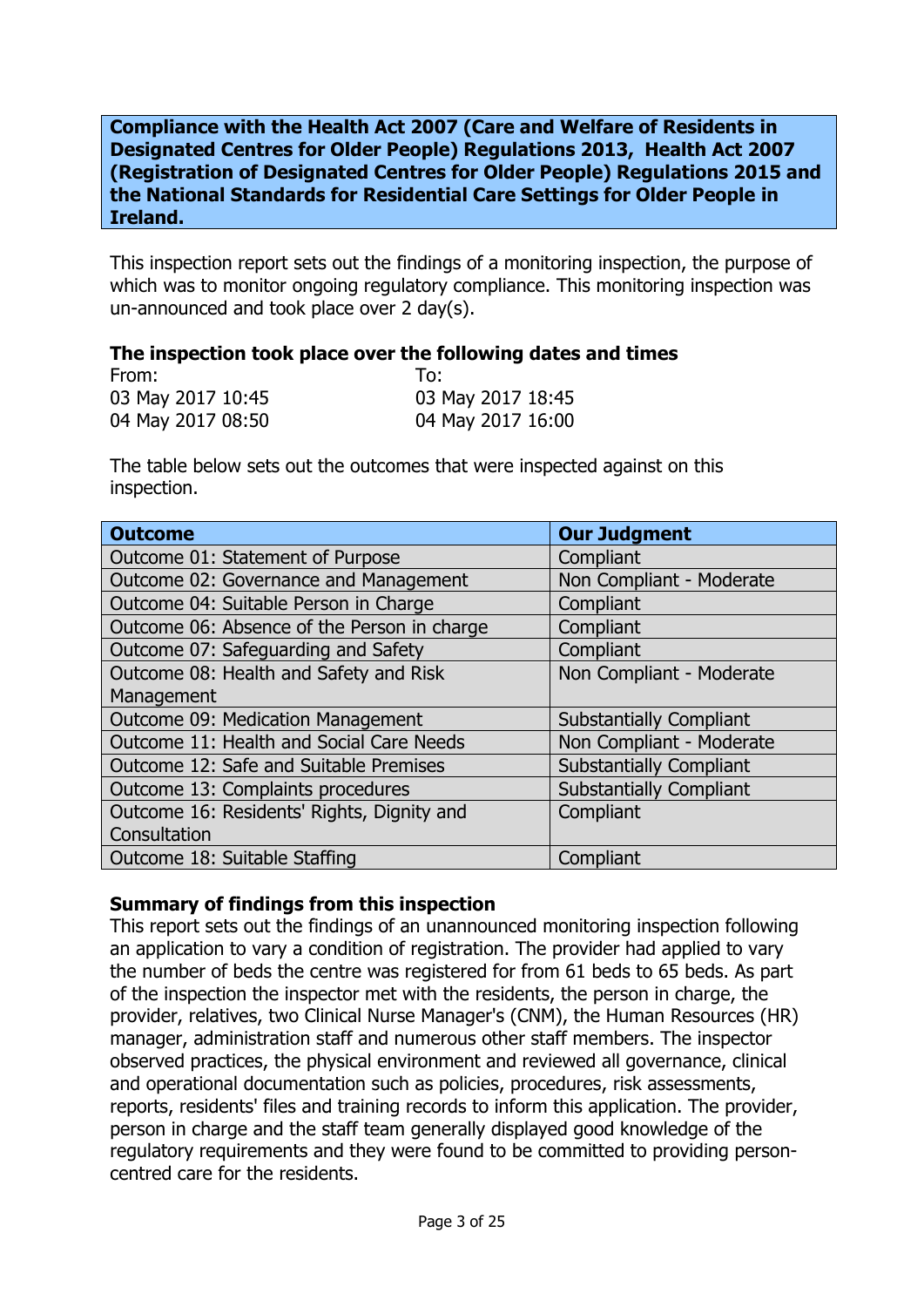There had been a number of changes to management and governance of the centre since the previous inspection. The person in charge was new to the centre and had been in post approximately 6 months and an interview had been conducted with him prior to the inspection in the HIQA office. There was also two new CNM's in post and an interview was conducted with them during this inspection. They all displayed adequate knowledge of the standards and regulatory requirements. One of the CNM's deputised in the absence of the person in charge and the provider is in the centre on a very regular basis. The inspector was satisfied that there was a clearly defined management structure in place but as the clinical managers were all new to their roles, effective management systems were being developed and implemented.

The inspector spoke to many residents and relatives throughout the inspection. The collective feedback from residents and relatives was one of satisfaction with the service and care provided. The inspector saw numerous visitors in and out of the centre during the two day inspection. There was an Alzheimer's tea day held on the second day of the inspection which was a great success and a very lively atmosphere was noted throughout the centre. There was a residents committee which facilitated the residents' voice to be heard and this was run by the activity staff and person in charge.

There was evidence of residents' needs being met and the staff supported residents to maintain their independence where possible. Resident's health and social care needs were met. Residents had comprehensive access to (GP) services, to a range of other health services, and the nursing care provided was found to be evidencebased. Residents could generally exercise choice in their daily life and were consulted on an ongoing basis. Residents could practice their religious beliefs.

The provider had converted an activity/ storage room into two twin bedrooms with full en-suite facilities, these rooms were seen by the inspector to be of a good size, were bright and had adequate storage facilities for residents' belongings. Appropriate lighting and call bell system were in place. The screening was noted not to fully encircle one bed. New railing and curtains were ordered during the inspection and the inspector was given evidence of same. The provider had applied to increase resident numbers from 61 to 65 with the addition of these four extra beds.

The inspector saw a number of improvements had been undertaken since the previous inspection including improvements in fire safety and the addition of door hold backs which were attached to the fire alarm system improvements in smoking in the centre with the introduction of a smoking shelter outside the centre which replaced a smoking room in the centre. Improvements were seen in medication management and in the general organisation and management of care. The inspector did identified aspects of the service requiring improvement. These included improvements with care planning, provision of equipment in the smoking area, the provision of an annual review for 2017, improvements in complaints documentation. These are discussed under the outcome statements. The related actions are set out in the Action Plan under the relevant outcome.

These improvements are required to comply with the Health Act 2007 (Care and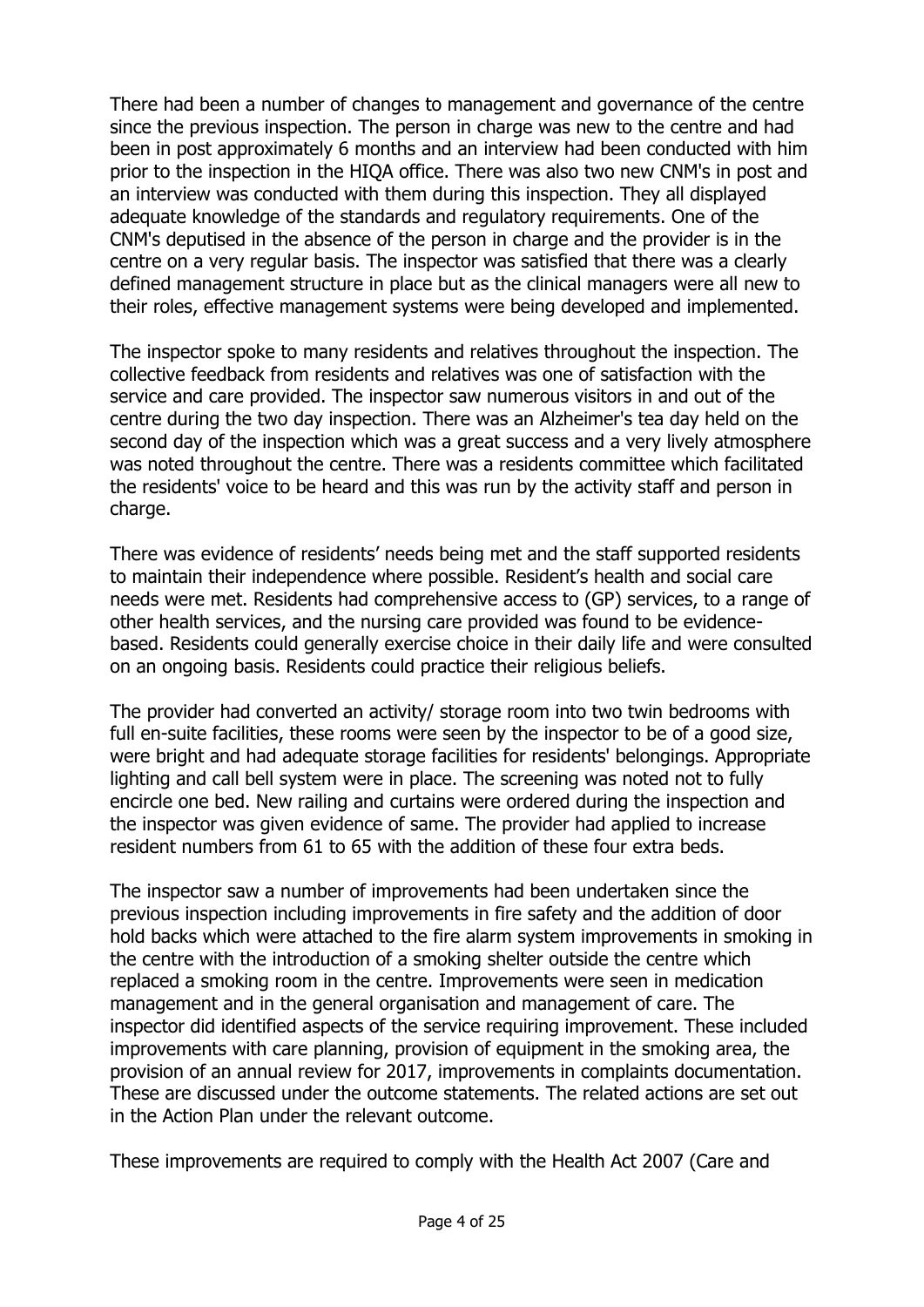Welfare of Residents in Designated Centres for Older People) Regulations 2013 and the National Standards for Residential Care Settings for Older People in Ireland 2016. The provider was required to complete an action plan to address these areas.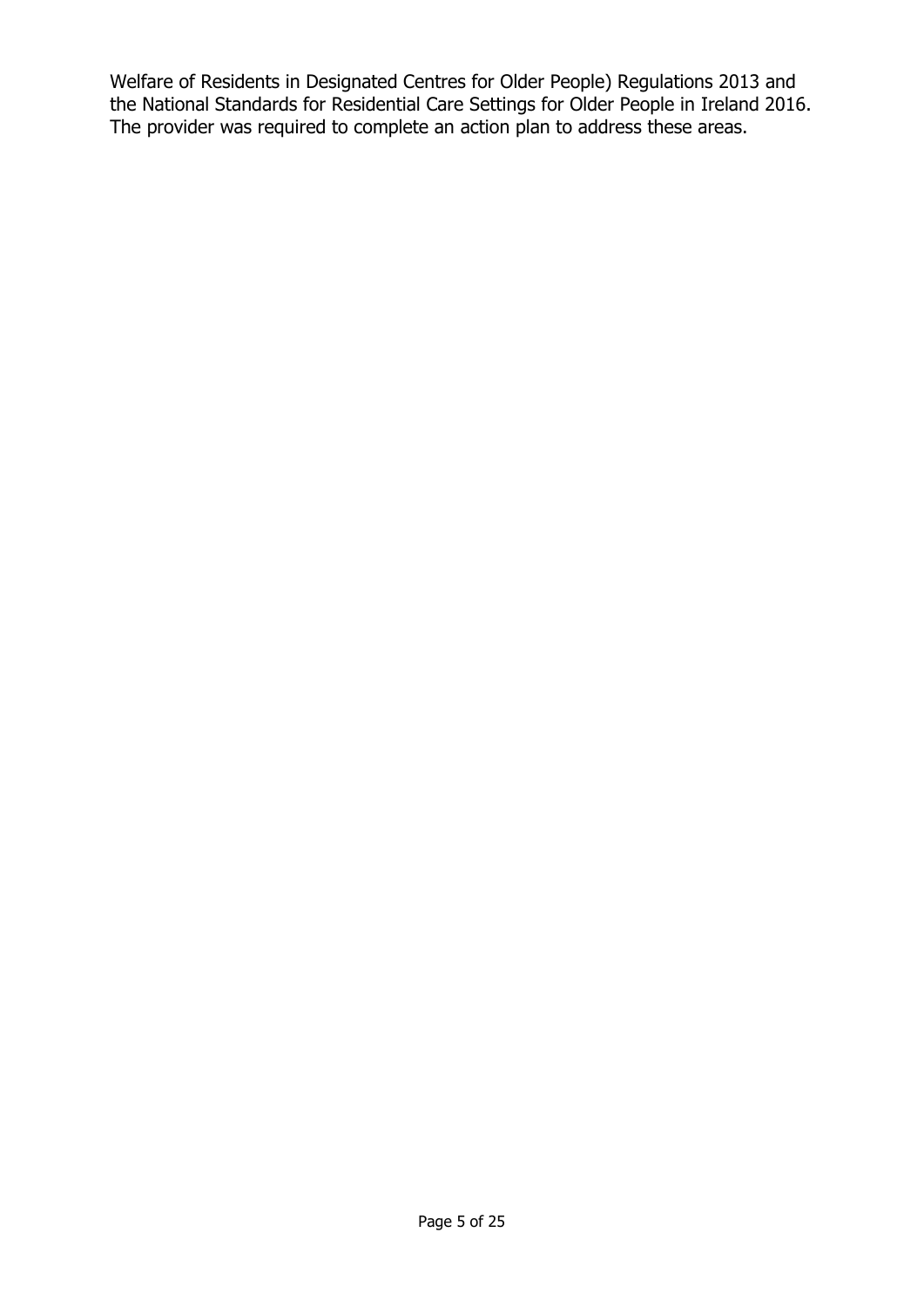**Compliance with Section 41(1)(c) of the Health Act 2007 and with the Health Act 2007 (Care and Welfare of Residents in Designated Centres for Older People) Regulations 2013, Health Act 2007 (Registration of Designated Centres for Older People) Regulations 2015 and the National Standards for Residential Care Settings for Older People in Ireland.**

**Outcome 01: Statement of Purpose There is a written statement of purpose that accurately describes the service that is provided in the centre. The services and facilities outlined in the Statement of Purpose, and the manner in which care is provided, reflect the diverse needs of residents.**

# **Theme:**

Governance, Leadership and Management

# **Outstanding requirement(s) from previous inspection(s):**

No actions were required from the previous inspection.

# **Findings:**

The statement of purpose and function was viewed by the inspector, and it clearly described the service and facilities provided in the centre. It identified the staffing structures and numbers of staff in whole time equivalents. It also described the aims, objectives and ethos of the centre. This ethos was reflected in day-to-day life, through the manner in which staff interacted, communicated and provided care.

The statement of purpose included the registration date, expiry date and the conditions attached by the Chief Inspector to the designated centre's registration under Section 50 of the Health Act 2007. The arrangements for the management of the centre in the absence of the person in charge, was not included. This was identified to the management team by the inspector during the inspection and was rectified. Following the amendment the updated statement of purpose was found to meet the requirements of legislation.

# **Judgment:**

**Compliant** 

# **Outcome 02: Governance and Management**

**The quality of care and experience of the residents are monitored and developed on an ongoing basis. Effective management systems and sufficient resources are in place to ensure the delivery of safe, quality care services. There is a clearly defined management structure that identifies the lines of authority and accountability.**

# **Theme:**

Governance, Leadership and Management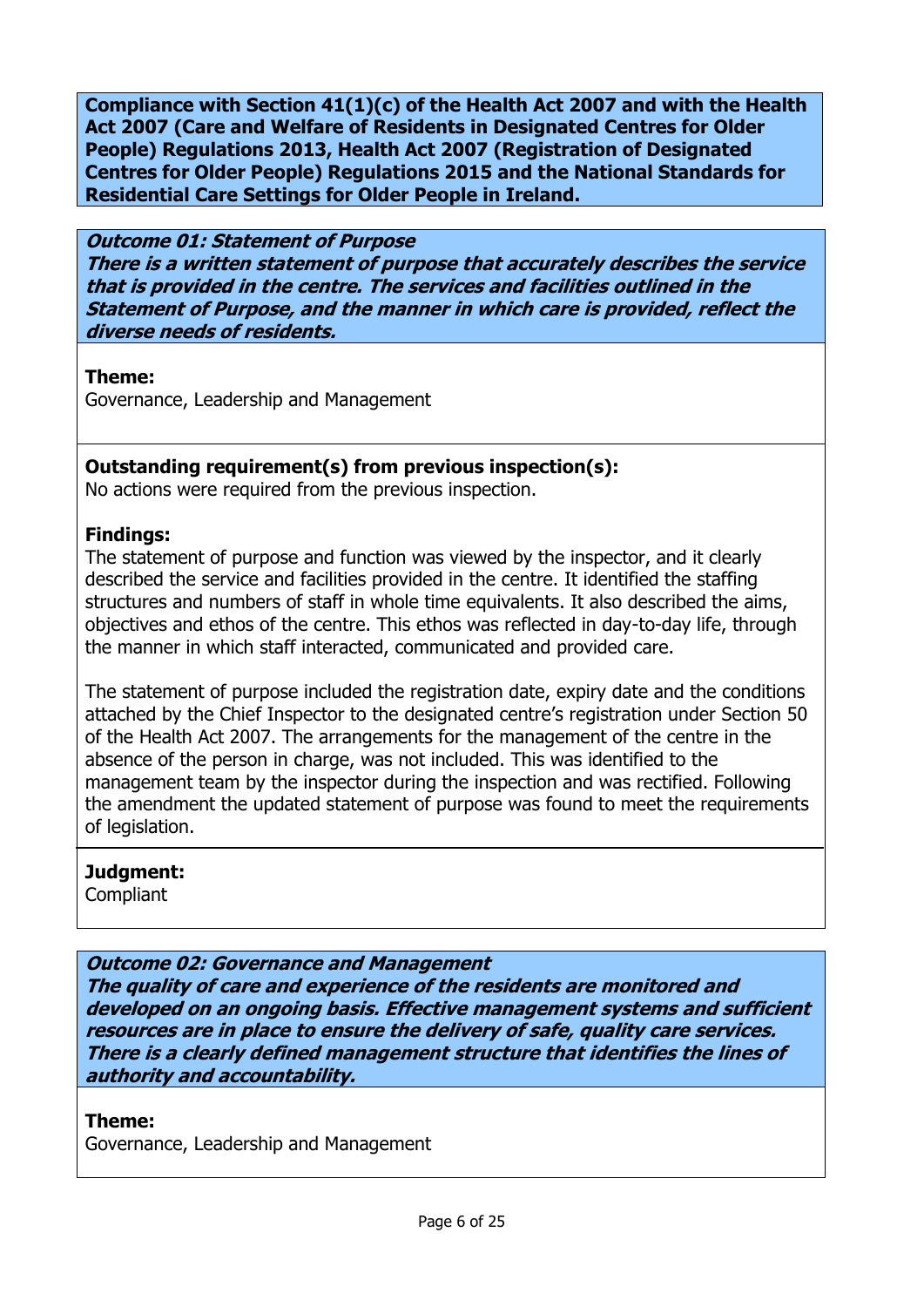# **Outstanding requirement(s) from previous inspection(s):**

The action(s) required from the previous inspection were satisfactorily implemented.

# **Findings:**

The centre is owned and operated by Windmill nursing home group which consists of five nursing homes. There are two registered providers and one of the providers is in the centre on a very regular basis. Since the previous inspection in February 2016 there have been a number of changes to the governance and management of the centre which included changes to the person in charge. The person in charge was new to the centre and had been in post approximately 6 months and an interview had been conducted with him prior to the inspection in the HIQA office. There was also two new CNM's in post since the last inspection and an interview was conducted with them during this inspection. They all displayed adequate knowledge of the standards and regulatory requirements. One of the CNM's deputised in the absence of the person in charge. The inspector was satisfied that there was now a clearly defined management structure in place. However all the nursing team were new to their posts and were still settling into their managerial roles and management systems were being implemented. The lines of accountability and authority were now clear and all staff were aware of the management structure and were facilitated to communicate regularly with management though staff meetings and daily handover meetings held at 12.00hrs daily to discuss all aspects of residents care and any issues in the centre.

The inspector saw that there were systems being put in place for monitoring the quality and safety of care provided to residents. These included internal audits and reviews such as privacy and dignity, infection control audit, fire safety audit, restraint audit and medication audit. These audits had taken place in 2016 and 2017 and audit outcomes and corrective actions were documented. There was no evidence of how the findings of these audits had resulted in any changes to practices. The person in charge acknowledged that further actions and audits were required and due to changes in the whole management systems these were ongoing.

There was evidence of consultation with residents and relatives through residents meetings chaired by activity staff and person in charge. The inspector saw the minutes of the last meeting held on 07 March 2017 where 16 residents attended. Issues discussed included meal times, staffing levels, call bells and name badges. The person in charge said items were followed up and actions taken fed back to residents on subsequent meetings but this was not evident on the minutes of the meeting. A comment card had been developed to get resident and relatives views on the care and service provided, this is to go out to all families with the invoices in the next number of weeks.

The provider was aware of his responsibility to conduct an annual review of the quality and safety of care delivered to residents in the designated centre and a very comprehensive annual review was forwarded to the inspector after the previous inspection in February 2016. The review for 2015 included analysis of falls, complaints, pressure sores, activities, profiles of the residents. The report also contained the yearly overview and achievements for 2015. However an annual review had not been undertaken by the provider in accordance with the standards to date for 2016. This is a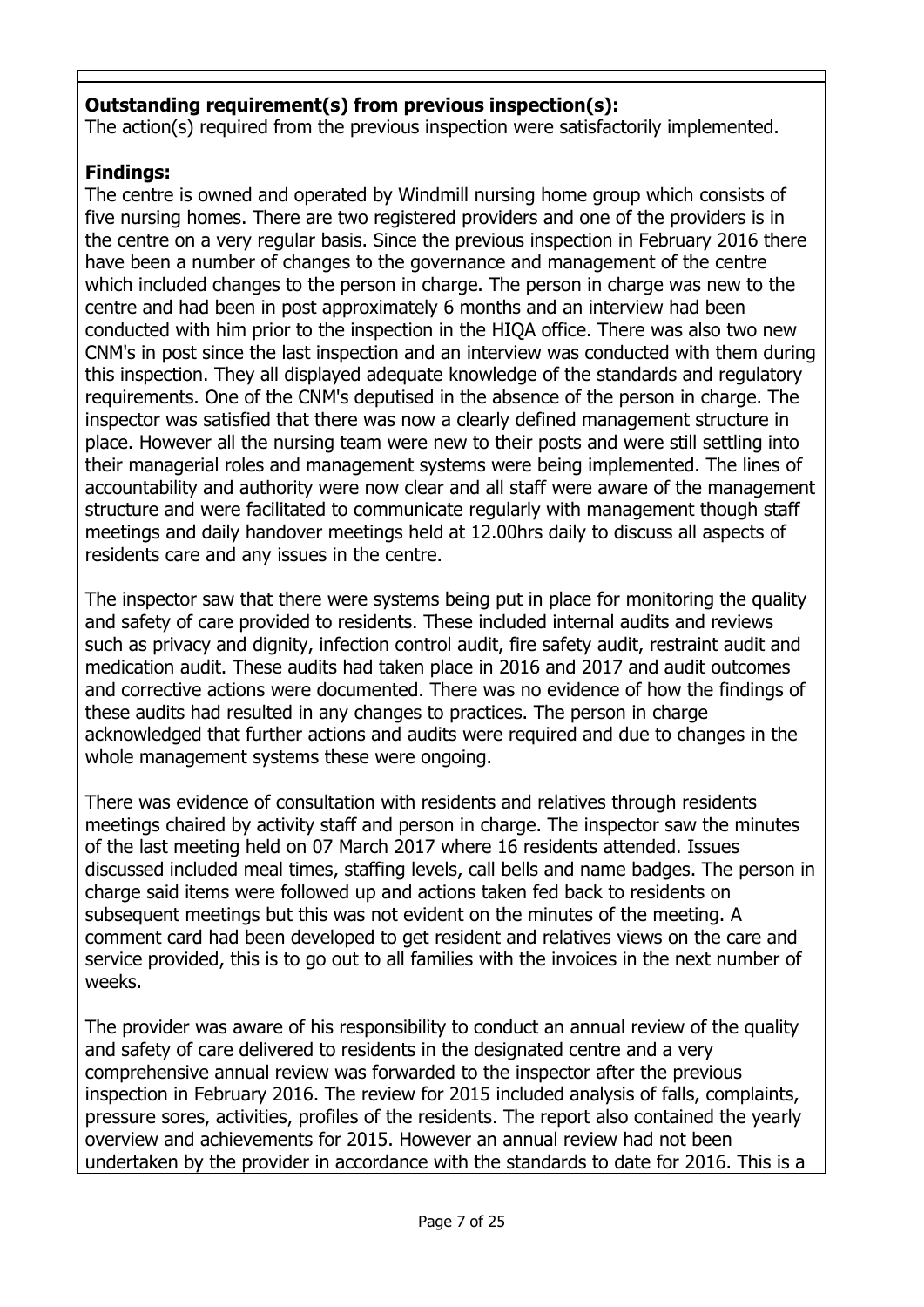requirement of the Health Act 2007 (Care and Welfare of Residents in Designated Centres for Older People) Regulations 2013.

# **Judgment:**

Non Compliant - Moderate

**Outcome 04: Suitable Person in Charge The designated centre is managed by a suitably qualified and experienced person with authority, accountability and responsibility for the provision of the service.**

### **Theme:**

Governance, Leadership and Management

# **Outstanding requirement(s) from previous inspection(s):**

No actions were required from the previous inspection.

# **Findings:**

The person in charge was new to his role since the previous inspection. An interview had been conducted with him in the HIQA office and displayed good knowledge of the standards and regulatory requirements.

The inspector interacted with the person in charge throughout the inspection process. There was evidence that the person in charge was engaged in the governance, operational management and administration of the centre on a day-to-day basis. The inspector was satisfied that he was a registered nurse, was suitably qualified and had a minimum of three years experience in nursing of the older person within the previous six years, as required by the regulations. He demonstrated a commitment to his own professional development. Staff, residents and relatives all identified him as the person who had responsibility and accountability for the service and said he was very approachable, easily available to them and were confident that all issues raised would be managed effectively.

# **Judgment:**

**Compliant** 

**Outcome 06: Absence of the Person in charge The Chief Inspector is notified of the proposed absence of the person in charge from the designed centre and the arrangements in place for the management of the designated centre during his/her absence.**

**Theme:** 

Governance, Leadership and Management

# **Outstanding requirement(s) from previous inspection(s):**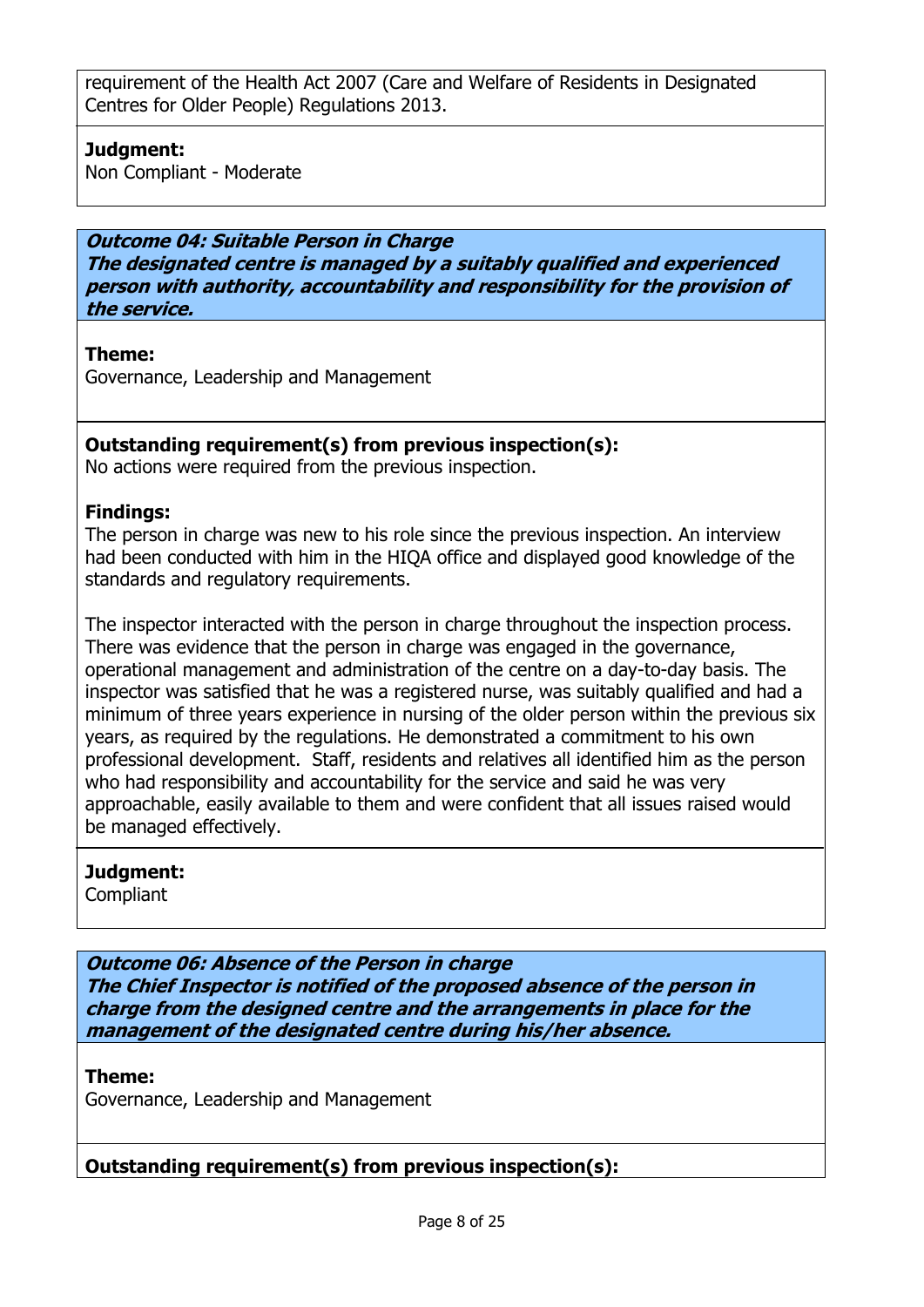The action(s) required from the previous inspection were satisfactorily implemented.

# **Findings:**

There had been a change with respect to the person in charge last year and the provider had notified HIQA in relation to same. This demonstrated the awareness of the responsibility to notify HIQA of any absence or proposed absence for 28 days or more.

Deputising arrangements were in place to cover for the person in charge when he was on leave. There are two new CNM's in post since the last inspection. The inspector met and interviewed the CNM's during the inspection and they demonstrated an awareness of the legislative requirements and their responsibilities. They were found to be suitably qualified nurses and were experienced in residential care of the older adult. A number of staff nurses also took responsibility for the centre at weekends, evenings and night time with the backup of the CNM's, person in charge and provider on call as required.

# **Judgment:**

**Compliant** 

# **Outcome 07: Safeguarding and Safety**

**Measures to protect residents being harmed or suffering abuse are in place and appropriate action is taken in response to allegations, disclosures or suspected abuse. Residents are provided with support that promotes a positive approach to behaviour that challenges. A restraint-free environment is promoted.**

# **Theme:**

Safe care and support

# **Outstanding requirement(s) from previous inspection(s):**

No actions were required from the previous inspection.

# **Findings:**

The inspector found that there were measures in place to protect residents from suffering harm or abuse. Staff interviewed demonstrated a good understanding of safeguarding and elder abuse prevention and were clear about their responsibility to report any concerns or incidents in relation to the protection of a resident. The inspector saw that safeguarding training was on-going on a regular basis in-house and the person in charge from another centre had attend the national safeguarding training and was providing this training. Training records confirmed that staff had received this mandatory training. The training was supported by a policy document on elder abuse which defined the various types of abuse and outlined the process to be adopted to investigate abuse issues should they arise. Residents indicated that they could speak to the person in charge or any member of staff if they had any concerns and confirmed that they felt safe and were well looked after in the centre.

The inspectors viewed the systems in place to safeguard residents' money and these were easily explained to the inspector. The centre was acting as an agent for some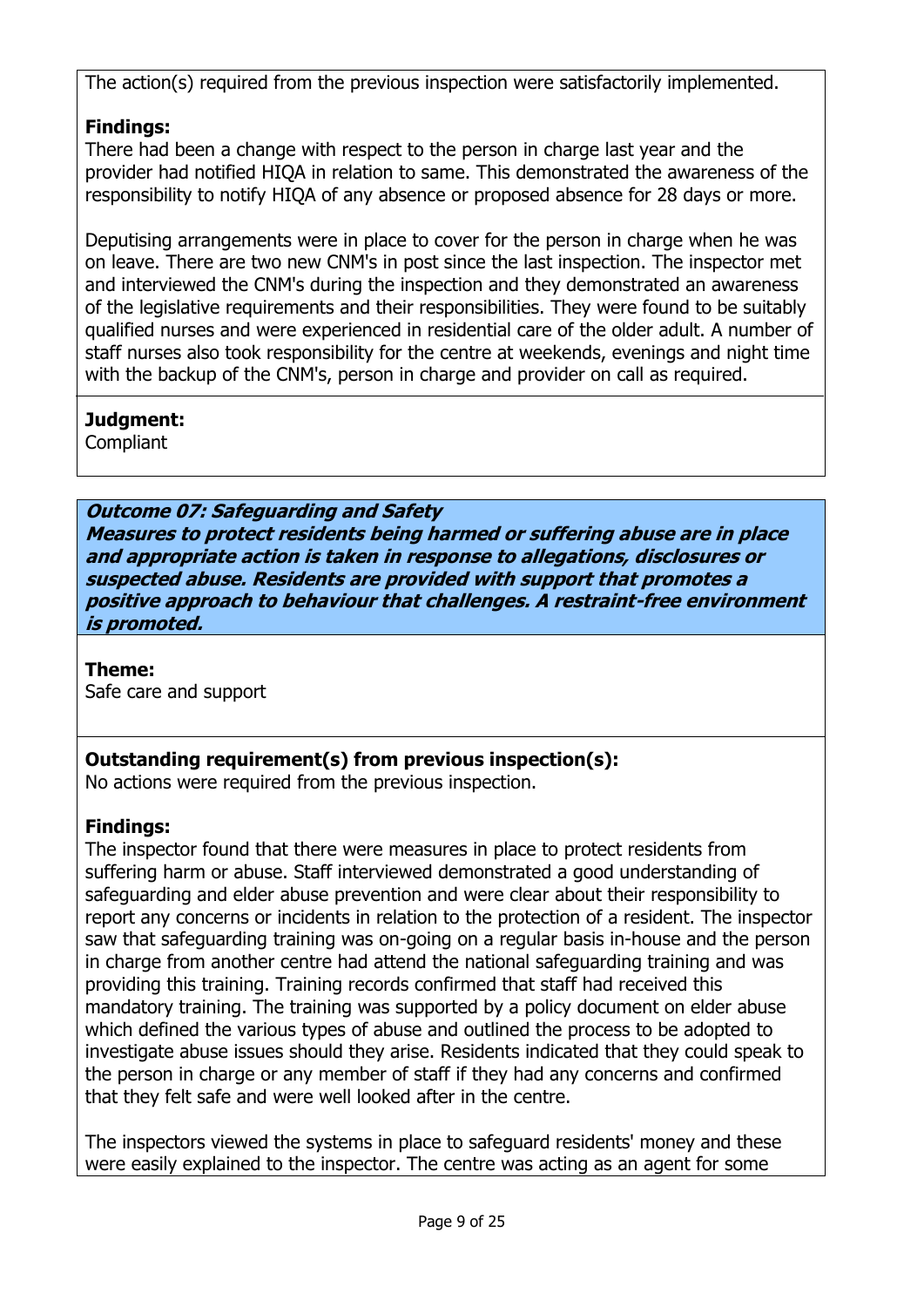residents and record keeping was clear and up to date. There were two signatures for all transactions and receipts were maintained. A tally of a random selection of residents' property tallied with records. Two competent administration staff had full responsibility for the residents' accounts and there was evidence of audit of these accounts by the person in charge which was a requirement from the previous inspection. The inspector was satisfied that there was a robust system in place.

A policy on managing responsive behaviours was in place. The inspector saw training records and staff confirmed that they had received training in responsive behaviours and specialist dementia training in 2015, 2016 and some in 2017. There was evidence that efforts were made to identify and alleviate the underlying causes of behaviour that posed a challenge. The support of the community psychiatry service was availed of as appropriate to residents needs as was discussed under outcome 11. The records of residents who presented with responsive behaviours were reviewed by the inspector. Behavioural charts were maintained identifying triggers, behaviours and actions taken. Some comprehensive responsive behaviour care plans were in place directing staff on the best approach to take and what effective de-escalation methods to use. However there were some inconsistencies noted in that not all behavioural plans were comprehensive and this will be discussed more under outcome 11 Health and Social Care Needs.

Since the last inspection the inspector saw that the number of residents using bedrails had substantially reduced and efforts had been made to promote a restraint free environment via the purchasing of low profiling beds and alarm mats. There was evidence in residents' notes of an assessment completed for the need for restraint and other alternatives having been tried. The use of chemical restraint had also been reduced since the last inspection and there was evidence that alternatives were trialled prior to administering restraint. There was evidence of regular checks taking place. Training on restraint had been provided to staff in 2016 and 2017.

# **Judgment:**

**Compliant** 

**Outcome 08: Health and Safety and Risk Management The health and safety of residents, visitors and staff is promoted and protected.**

# **Theme:**

Safe care and support

# **Outstanding requirement(s) from previous inspection(s):**

The action(s) required from the previous inspection were satisfactorily implemented.

# **Findings:**

The inspector saw that the fire policies and procedures were centre-specific. The fire safety plan was viewed and found to be comprehensive. There were notices for residents and staff on "what to do in the case of a fire" appropriately placed throughout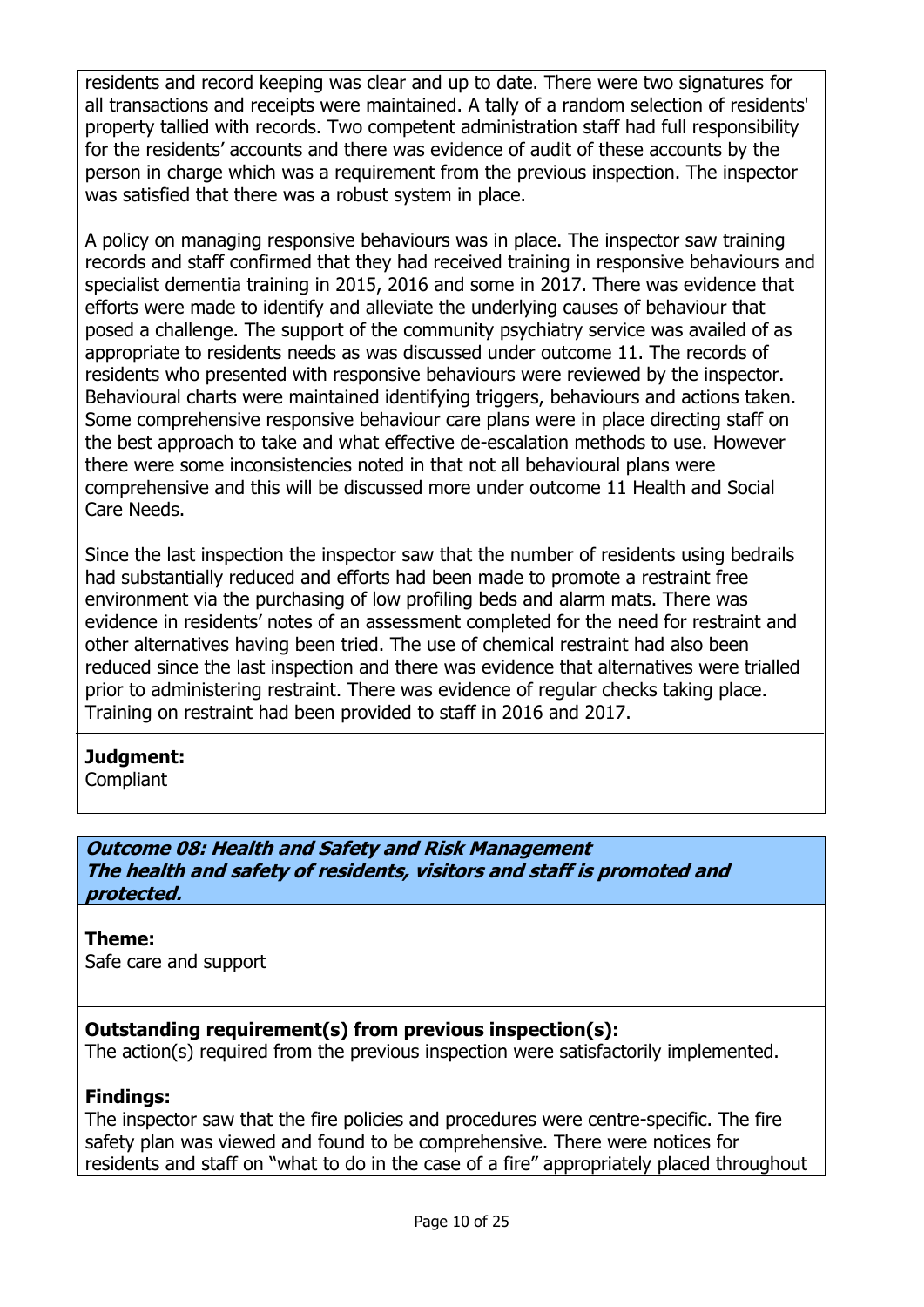the building. Staff demonstrated an appropriate knowledge and understanding of what to do in the event of fire. The inspector saw that fire training was provided to staff during November and December 2016 and in March and April 2017. The person in charge told the inspector and records showed that fire drills were undertaken, the last fire drill was undertaken as part of the fire training in November 2016. The inspector examined the fire safety register with details of all services and tests carried out. All fire door exits were unobstructed and fire fighting and safety equipment had been tested in August 2016 and the fire alarm was last tested in April 2017. The inspector saw that there was not evidence of quarterly servicing of emergency lighting, the person in charge said this had being undertaken on an annual basis but he would have the company who checked the fire alarm check it on a quarterly basis going forward.

There had been great improvements in fire safety since the previous inspection. Fire hold backs had been installed on fire doors that are connected to the fire system with automatic closure in the case of a fire. There is no longer a smoking room in the building. This had been replaced with a smoking shelter outside. The shelter was seen and although the provider had smoking aprons and metal ashtrays in place, there was no fire blanket available. The smoking shelter was not in a visible area of the nursing home and there was no nurse call system in place to alert staff if a resident got into difficulty. The provider had made contact with a supplier who was to fit a call system in there.

Accidents and incidents were recorded on incident forms and were submitted to the person in charge and there was evidence of action in response to individual incidents. There were reasonable measures in place to prevent accidents such grab-rails in toilets and handrails on corridors. There was a centre-specific emergency plan that took into account all emergency situations and detailed where residents could be relocated to in the event of being unable to return to the centre. Clinical risk assessments were undertaken, including falls risk assessment, assessments for dependency, assessments for malnutrition and assessments for pressure ulcer formation. The provider has contracts in place for the regular servicing of all equipment and the inspector viewed records of equipment serviced which were up-to-date.

The inspector found the premises was clean and the cleaning staff demonstrated good knowledge of infection control procedures. Personal protective equipment, such as gloves, aprons and hand sanitizers were located throughout the premises. All handwashing facilities had liquid soap and paper towels available. Infection control training was on-going and staff demonstrated good hand hygiene practice as observed by the inspector. Arrangements for the disposal of domestic and clinical waste management were appropriate.

The health and safety of residents, visitors and staff were promoted and protected. The health and safety statement seen by the inspector was centre-specific and up-to-date. The risk management policy as set out in Schedule 5 included some of the requirements of Regulation 26(1). The policy covered, the identification and assessment of risks and the precautions in place to control the risks identified. It included the measures and actions in place to control the following specified risks, 1) Abuse and 2) the unexplained absence of a resident. However it did not include 3) accidental injury to residents or staff, 4) aggression and violence, and 5) self-harm and therefore was found not to meet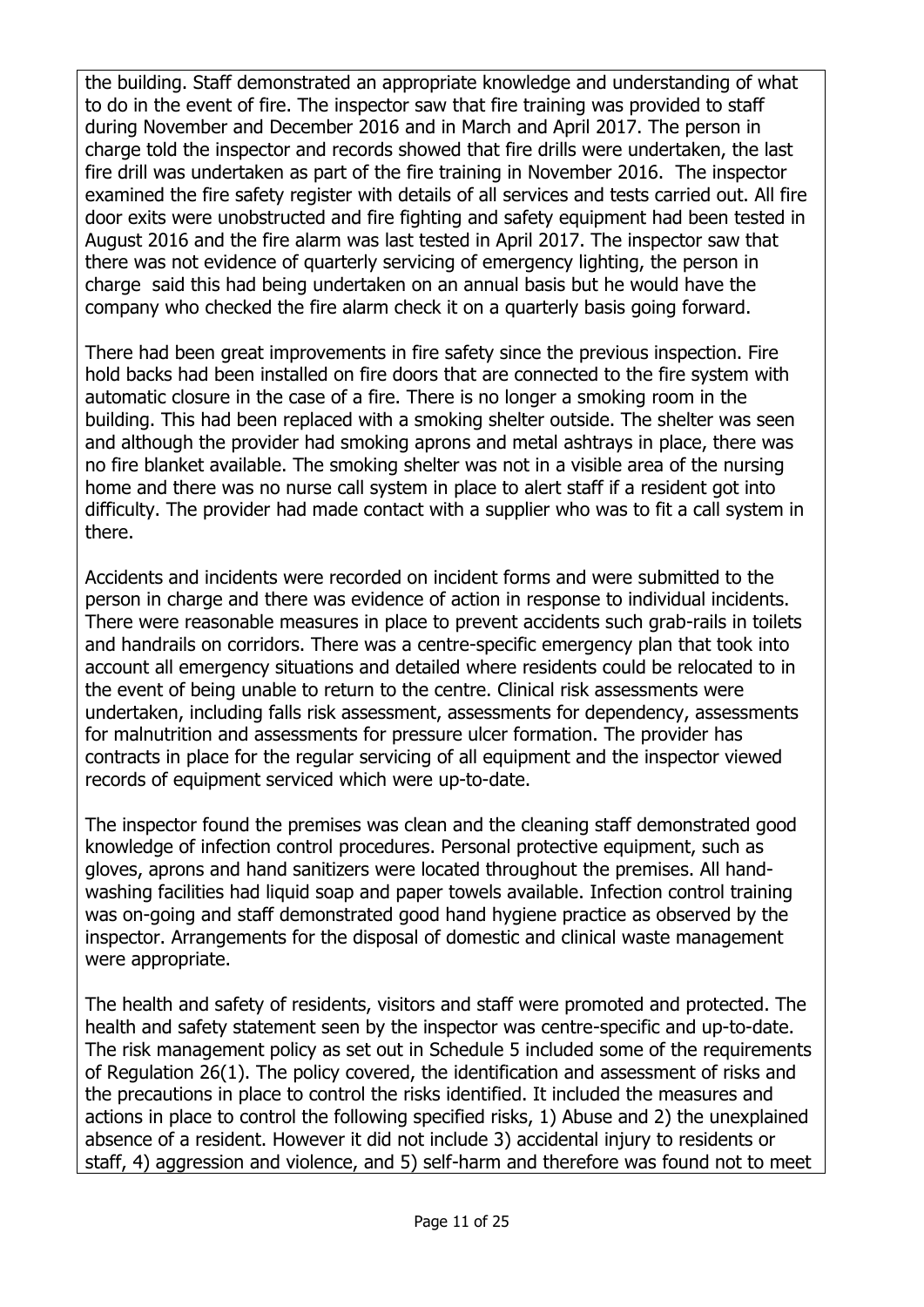the requirements of legislation. The risk register was up to date and it identified and outlined the management of clinical and environmental risks.

Records viewed by the inspector indicated that staff had received up to date moving and handling training. Hoists were serviced on a regular basis as required by legislation and records of same were seen by the inspector.

# **Judgment:**

Non Compliant - Moderate

**Outcome 09: Medication Management Each resident is protected by the designated centre's policies and procedures for medication management.**

**Theme:** 

Safe care and support

# **Outstanding requirement(s) from previous inspection(s):**

The action(s) required from the previous inspection were satisfactorily implemented.

# **Findings:**

There had been a number of positive changes seen in the administration and management of medications in the centre since the previous inspection. The timing of medication rounds had been streamlined and each nurse on duty was responsible for administration of medications to specific groups of residents. Nurses had undertaken updated medication management training. The centre-specific policies on medication management were made available to the inspector. The policies included the ordering, receipt, administration, storage and disposal of medicines. The policies were comprehensive and evidence based. The policies were made available to nursing staff who demonstrated adequate knowledge of this document. Medicines for residents were supplied by a community pharmacy who staff reported provided a very comprehensive service to the centre. Staff confirmed that the pharmacist was facilitated to meet his/her obligations as per guidance issued by the Pharmaceutical Society of Ireland and had made themselves available to residents.

Medicines were securely stored in a locked cupboard or medication trolley. Medications requiring refrigeration were stored securely and appropriately. The temperature of the medication refrigerator was noted to be within an acceptable range; the temperature was monitored and recorded daily. Controlled drugs were stored in accordance to best practice guidelines and nurses were checking the quantity of medications at the start of each shift. The inspector did a count of controlled medications with the nurse which accorded with the documented records.

Medication administration was observed and the inspector found that the nursing staff did adhere to professional guidance issued by An Bord Altranais agus Cnáimhseachais and adopted a person-centred approach. Staff reported and the inspector saw that no residents were self-administering medication at the time of inspection.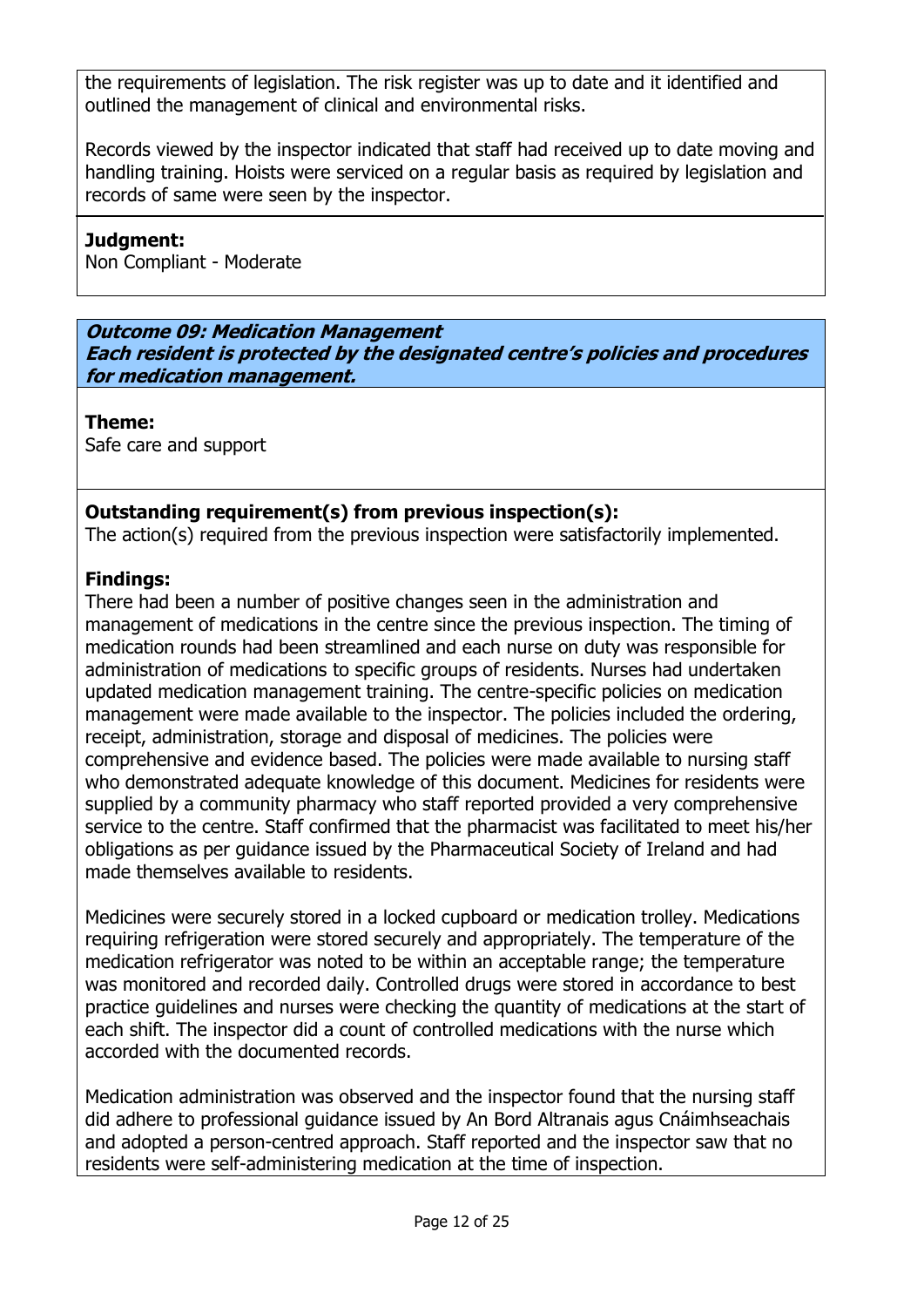The inspector reviewed a sample of residents' medicine prescription records and they were maintained in a tidy and organised manner, they were clearly labelled, they had photographic identification of each resident and they were legible. There was evidence that residents' medicine prescriptions were reviewed regularly by a medical practitioner as well as a pharmacist. Where medicines were to be administered in a modified form such as crushing, this was prescribed in a special instruction sheet included with the medication prescription but was not individually prescribed by the prescriber on the prescription chart. This could lead to errors as not all medications can be crushed and nursing staff could be administering them as such. The maximum dose for 'as required' medicines was specified by the prescriber.

# **Judgment:**

Substantially Compliant

**Outcome 11: Health and Social Care Needs Each resident's wellbeing and welfare is maintained by a high standard of evidence-based nursing care and appropriate medical and allied health care. The arrangements to meet each resident's assessed needs are set out in an individual care plan, that reflect his/her needs, interests and capacities, are drawn up with the involvement of the resident and reflect his/her changing needs and circumstances.**

# **Theme:**

Effective care and support

# **Outstanding requirement(s) from previous inspection(s):**

Some action(s) required from the previous inspection were not satisfactorily implemented.

# **Findings:**

Residents generally had a choice of General Practitioner (GP) and most residents continued to have their medical care needs met by the GP they had prior to their admission to the centre. Out-of-hours medical cover was available via a doctor on call service. The inspector saw one of the GP's in the centre during the inspection and a sample of medical records reviewed confirmed that resident's were generally reviewed as required. Specialist medical services were also available when required. Reviews and on-going medical interventions as well as laboratory results were evidenced. Residents also had access to allied healthcare professionals including physiotherapy, occupational therapy, dietetic, speech and language therapy, dental, podiatry and ophthalmology services. Residents in the centre also had access to the specialist mental health services and were reviewed regularly and as required.

The inspector saw that residents had a nursing assessment completed on admission. The assessment process involved the use of a variety of validated tools to assess each resident's risk of deterioration. For example, risk of malnutrition, falls, level of cognitive impairment and pressure related skin injury among others. There was evidence of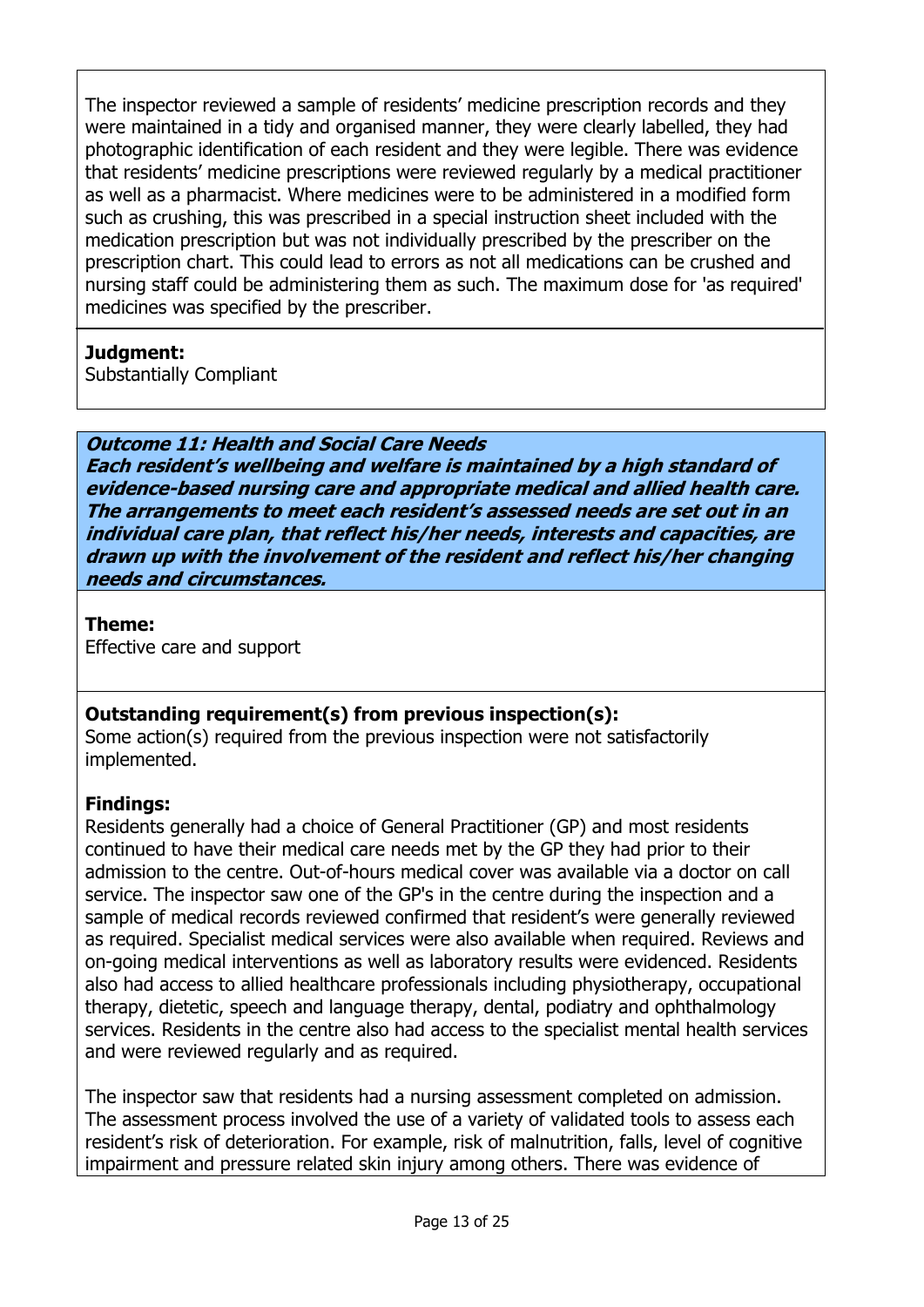regular review of resident's assessments on a four monthly basis. Residents had a care plan developed within 48 hours of their admission based on their assessed needs. The inspector reviewed a number of care plans for residents and although some care plans were seen to be very comprehensive and person centred there were a number of inconsistencies noted. Other care plans seen were not personalised or did not contain sufficient information to direct care. There was a lack of care plans to direct care at end of life stage and care plans to direct social aspects of care. The person in charge said this process was a work in progress. The management team agreed further work and review was required, to ensure all plans were personalised and to ensure they directed the provision of person centred care. As discussed under outcome 7 Safeguarding and Safety comprehensive plans to meet the needs of residents with responsive behaviours were not always in place.

Nursing staff told the inspector that a detailed hospital transfer letter was completed when a resident was transferred to hospital. Residents at risk of developing pressure ulcers had care plans and pressure relieving mattresses and cushions to prevent ulcers developing. The inspector reviewed the care of a resident with pressure sores and saw that scientific measurements and assessments were taking place on dressing changes. Staff had access to support from the tissue viability nurse and recommendations put in place were followed by staff.

There were systems in place to ensure residents' nutritional needs were met, and that the residents received adequate hydration. Residents were screened for nutritional risk on admission and reviewed regularly thereafter. Residents' weights were checked on a monthly basis and more frequently if evidence of unintentional weight loss was observed. Residents were provided with a choice of meals at mealtimes and the inspector saw staff assist residents with eating and drinking. This was undertaken in a discrete and sensitive manner. Residents were complimentary about the food provided. Nutritional supplements were administered as prescribed. There was an effective system of communication between nursing and catering staff to support residents with special dietary requirements. Staff were made aware of residents who required specialised diets or modified diets and were knowledgeable regarding the recommendations of the dietician and SALT.

#### **Judgment:**

Non Compliant - Moderate

#### **Outcome 12: Safe and Suitable Premises**

**The location, design and layout of the centre is suitable for its stated purpose and meets residents' individual and collective needs in a comfortable and homely way. The premises, having regard to the needs of the residents, conform to the matters set out in Schedule 6 of the Health Act 2007 (Care and Welfare of Residents in Designated Centres for Older People) Regulations 2013.**

#### **Theme:**

Effective care and support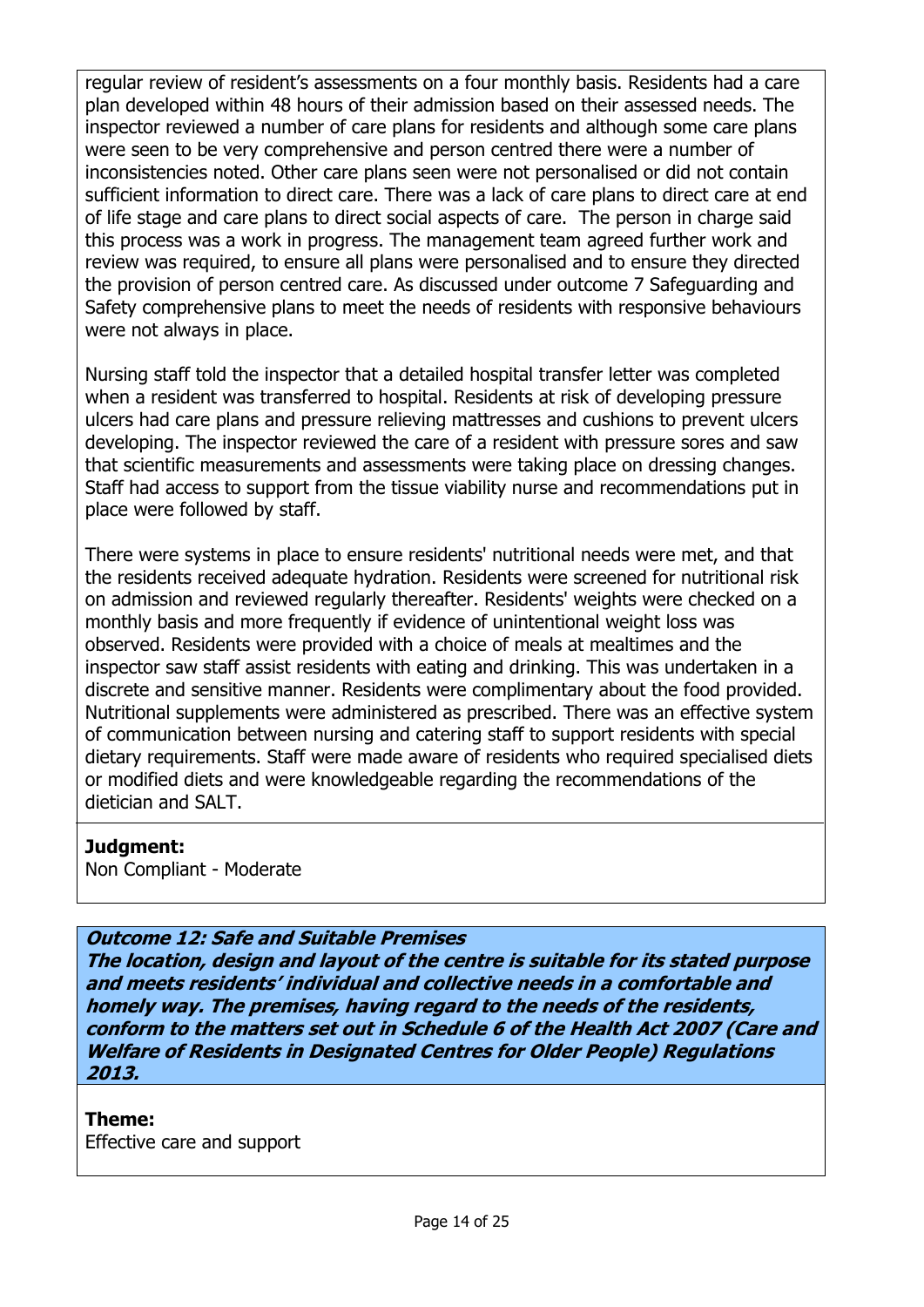# **Outstanding requirement(s) from previous inspection(s):**

Some action(s) required from the previous inspection were not satisfactorily implemented.

# **Findings:**

Abbot Close Nursing Home is a purpose built two-storey centre which was established in 2006. It is registered to care for people over the age of eighteen. It comprises of 47 single rooms and nine twin bedrooms. All rooms have full en suite facilities. There is an assisted bathroom on the first floor which is also used as a hairdressing salon. There are two dining rooms, one of which is in the dementia care unit. There are several seating areas throughout with many residents favouring to sit in the foyer which is the focal point of the building.

A lift provides access between the floors. The layout, furnishings and décor are comfortable and meet with residents' satisfaction. There is a large kitchen and laundry. There are two enclosed garden areas which residents can easily access and there is ample car parking for visitors. The design and layout of the centre were in line with the statement of purpose and promoted the residents dignity, independence and wellbeing. Overall, it was well maintained and since the last inspection a lot of decorative upgrade had taken place particularly in the dementia specific unit to create a more homely feel.

The centre is registered to provide care to 61 residents and the provider has applied to vary this condition to provide residential services to 65 Residents. The provider had converted an activity/ storage room into two twin bedrooms with full en-suite facilities, these rooms were seen by the inspector to be of a good size, were bright and had adequate storage facilities for residents belongings. Appropriate lighting and a call bell system were in place. The screening was noted not to fully encircle one bed. New railing and curtains were ordered during the inspection and the inspector was given evidence of same.

The inspector saw evidence of the use of assistive devices, for example, hoists, wheelchairs, walking aids, clinical monitoring equipment and specialist seating provided for residents' use. Service records were in date for all of equipment in use. There was a functioning call-bell system in place.

As identified on previous inspections, the communal space in the main part of the centre was limited. This was an issue that had already been identified by the provider and he told the inspector there were plans to build on a conservatory off the main sitting room. However on this inspection work on this conservatory had not commenced to date and the provider did not have a start date.

# **Judgment:**

Substantially Compliant

**Outcome 13: Complaints procedures The complaints of each resident, his/her family, advocate or representative, and visitors are listened to and acted upon and there is an effective appeals**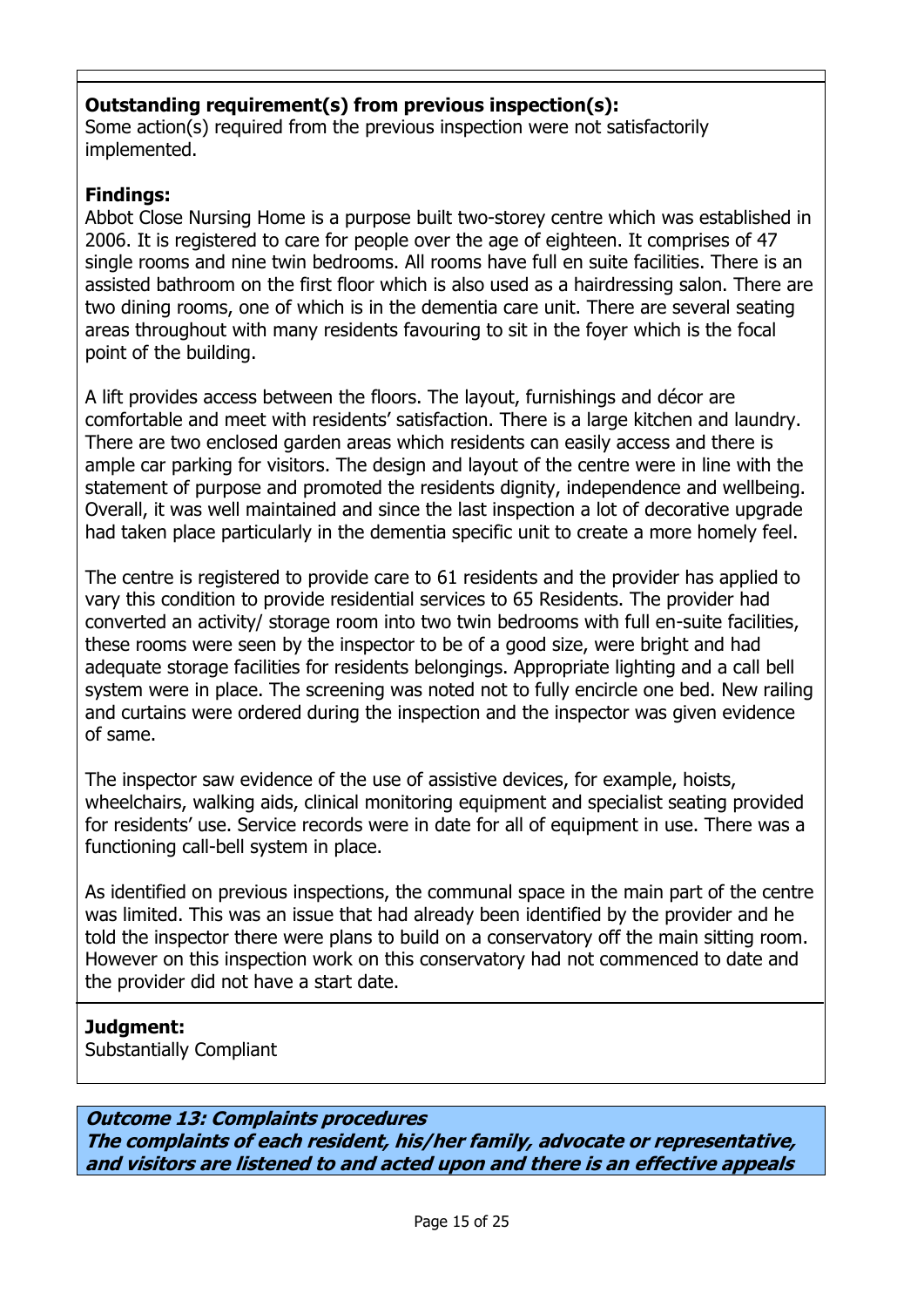#### **procedure.**

**Theme:**  Person-centred care and support

### **Outstanding requirement(s) from previous inspection(s):**

No actions were required from the previous inspection.

#### **Findings:**

A comprehensive written complaints policy was available in the centre and the inspector saw that the complaints procedure was hung in a prominent place at the entrance to the centre. The complaints procedure did not identify a complaints appeals process nor did it identify the person nominated by the provider to ensure all complaints are appropriately responded to. Therefore it did not fully meet the requirements of regulation. The procedure also did not include details for the ombudsman as now required.

Residents and relatives the inspector met said that they had easy access to the nurses and the person in charge to whom they could openly report any concerns and were assured issues would be dealt with. The person in charge stated that he monitored complaints or any issues raised by being readily available and regularly speaking to residents, visitors and staff. Records showed that although complaints were documented on the computer system there was not always evidence of the investigation and actions recorded with the complaint. There was evidence of a comprehensive follow up letter to the complainant outlining actions taken but this was kept separately from the complaint and the satisfaction of the complainant was not recorded as required by the regulations. Although the inspector was satisfied that complaints were being addressed. The process around complaints recording required review to ensure there was a robust system around the management and recording of complaints. This is to be in keeping with the requirements of legislation where all complaints and the results of the investigations and any actions taken on foot of a complaint should be documented. Evidence is to be made available of actions taken and whether the complainant was satisfied or not. Complaints should be used for learning and to inform improvements required in practices,

#### **Judgment:**

Substantially Compliant

**Outcome 16: Residents' Rights, Dignity and Consultation Residents are consulted with and participate in the organisation of the centre. Each resident's privacy and dignity is respected, including receiving visitors in private. He/she is facilitated to communicate and enabled to exercise choice and control over his/her life and to maximise his/her independence. Each resident has opportunities to participate in meaningful activities, appropriate to his or her interests and preferences.**

#### **Theme:**

Person-centred care and support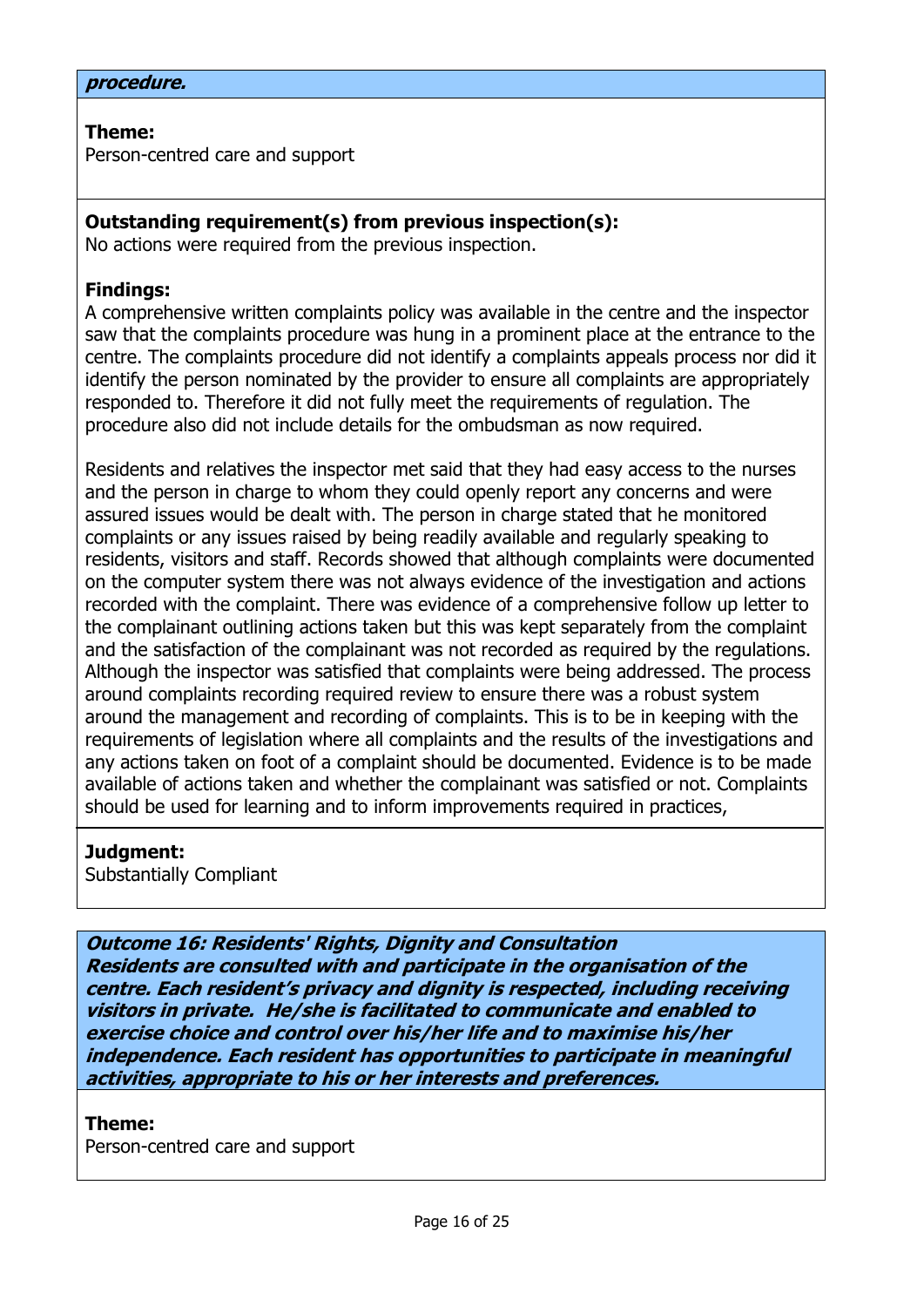# **Outstanding requirement(s) from previous inspection(s):**

No actions were required from the previous inspection.

# **Findings:**

Residents' religious preferences are facilitated through regular visits by clergy to the centre with mass held once a week and administration of sacrament of the sick on a regular basis. Residents were facilitated to exercise their civil, political and religious rights. The inspector was told that residents were enabled to vote in national referenda and elections as the centre registered to enable polling. The inspector observed that residents' choice was generally respected and control over their daily life was facilitated in terms of times of rising /returning to bed and whether they wished to stay in their room or spend time with others in the communal room.

Respect for privacy and dignity was evidenced throughout both days of inspection. Staff were observed to knock on doors and get permission before entering bedrooms. Screening was provided in twin bedrooms to protect the residents privacy. However in the new two twin rooms screening did not fully encompass one of the beds and the provider immediately ordered further screening. Staff were observed communicating appropriated with residents who were cognitively impaired as well as those who did not have a cognitive impairment. Effective communication techniques were documented and evidenced in some residents care plans. Residents were treated with respect. The inspector heard staff addressing residents by their preferred names and speaking in a clear, respectful and courteous manner. Staff paid particular attention to residents' appearance, dress and personal hygiene and were observed to be caring towards the residents. Residents choose what they liked to wear and the hairdresser visited regularly and was there during the inspection.

A number of visitors were observed throughout both days of inspection where staff members knew the names of visitors and vice versa. Staff took time to talk with family members both when they visited and when they rang to enquire about their relative. Visitors told the inspector that they were always made welcome. They said that if they any concerns they could identify them to the person in charge and were assured they would be resolved. Residents had access to the daily newspaper and residents were observed enjoying the paper. Residents had access to radio, television, and information on local events

There was evidence of consultation with residents and relatives through residents meetings chaired by activity staff and person in charge. The inspector saw the minutes of the last meeting held on 07 March 2017 where 16 residents attended. Issues discussed included meal times staffing levels call bells and name badges. The person in charge said items were followed up and actions taken fed back to residents on subsequent meetings but this was not evident on the minutes of the meeting. A comment card had been developed to get resident and relatives views on the care and service provided, this is to go out to all families with the invoices in the next number of weeks.

There was a staff member allocated to the function of activity co-ordinators on a full time basis who fulfilled a role in meeting the social needs of residents. There was a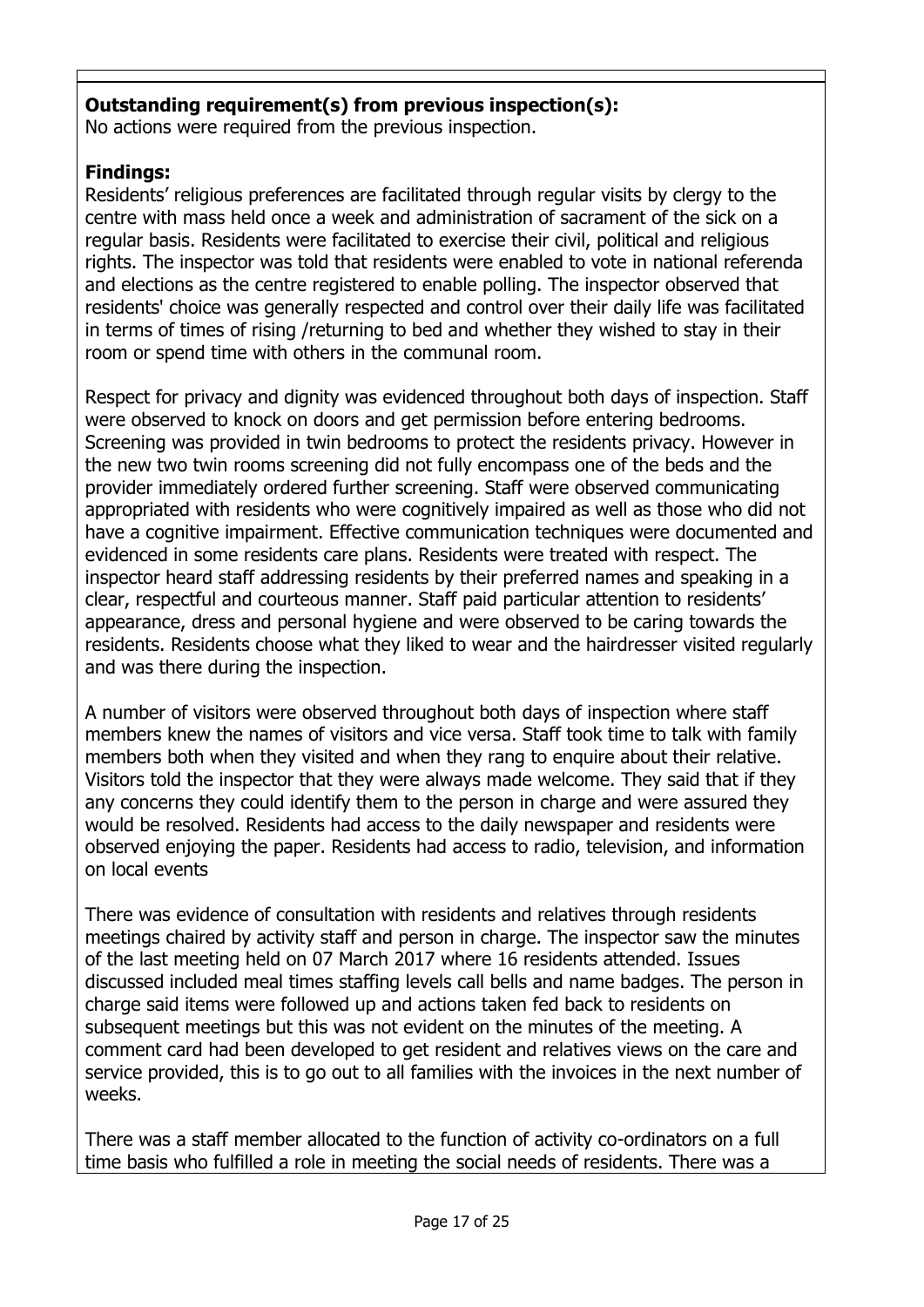comprehensive programme of activities available to residents which included Sonas, art and crafts, bingo, sing-songs, exercise sessions, religious activities, trips out and other more individualised activities. Residents and relatives told the inspectors how much they enjoyed the activities. There was a ex member of staff who was a volunteer at the centre and helped out with the activities. There was an Alzheimer's tea day held on the second day of the inspection which was a great success and a very lively atmosphere was noted throughout the centre.

# **Judgment:**

**Compliant** 

# **Outcome 18: Suitable Staffing**

**There are appropriate staff numbers and skill mix to meet the assessed needs of residents, and to the size and layout of the designated centre. Staff have up-to-date mandatory training and access to education and training to meet the needs of residents. All staff and volunteers are supervised on an appropriate basis, and recruited, selected and vetted in accordance with best recruitment practice. The documents listed in Schedule 2 of the Health Act 2007 (Care and Welfare of Residents in Designated Centres for Older People) Regulations 2013 are held in respect of each staff member.**

# **Theme:**

**Workforce** 

# **Outstanding requirement(s) from previous inspection(s):**

The action(s) required from the previous inspection were satisfactorily implemented.

# **Findings:**

There had been a turnover of staff since the previous inspection including the senior nursing team, a number of nurses and care staff. There is now a new person in charge and two new CNM's and a number of new nurses and care staff. The management team said it was difficult at the start and the centre went through an unsettled period. They stated that they now feel there is a stable and effective team in place. Residents and relatives generally spoke positively of staff and indicated that staff were caring, responsive to their needs and treated them with respect and dignity. This was seen by the inspector throughout the inspection in the dignified and caring manner in which staff interacted and responded to the residents. The inspector observed warm and appropriate interactions between staff and residents and observed staff chatting easily with residents.

Systems of communication were in place to support staff with providing safe and appropriate care. There were handover meetings each day to ensure good communication and continuity of care from one shift to the next. The inspector sat in on the handover meeting that took place at 12.00hrs on the first day of the inspection. The meeting proved a very effective mode of communicating residents needs with the whole team and an opportunity for care staff to feed back to the person in charge and nursing staff.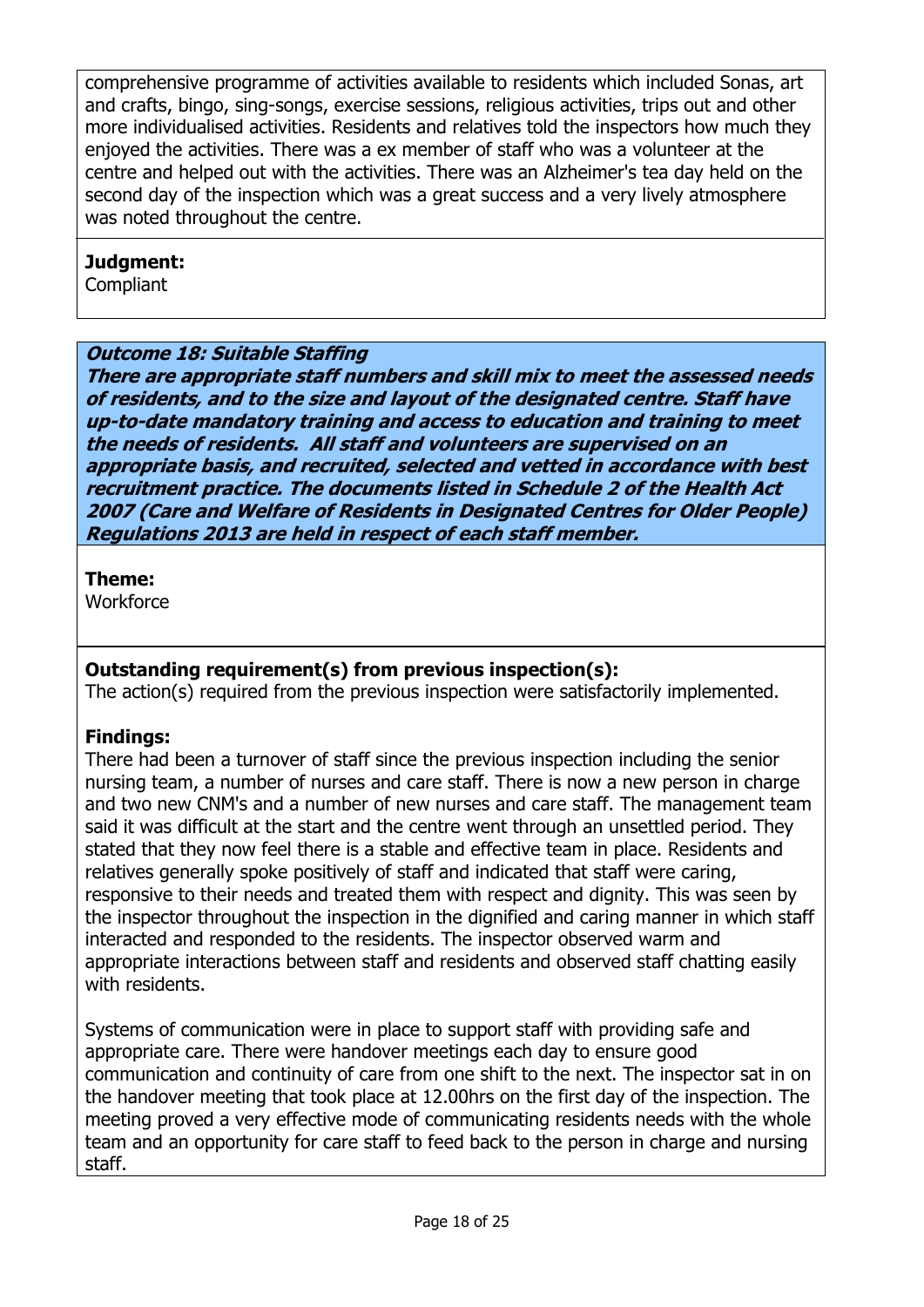The inspector found staff to be well informed and knowledgeable regarding their roles, responsibilities and the residents' needs and life histories.

Mandatory training was in place and staff had received up to date training in fire safety, safe moving and handling, safeguarding vulnerable persons and responsive behaviours. Other training provided included restraint procedures, HACCP, dementia specific training and infection control. Nursing staff confirmed they had also attended clinical training including blood- letting, medication management and wound care.

Duty rosters were maintained for all staff and during the two days of inspection the number and skill-mix of staff working during the day and evening was observed to be appropriate to meet the needs of the current residents.

The inspector met the HR manager and reviewed a sample of staff files which included all the information required under Schedule 2 of the Regulations. Registration details with An Bord Altranais for 2017 for nursing staff were seen by inspector. The HR manager confirmed Garda vetting was in place for all staff and no staff commenced employment until this was in place. A file was kept for the volunteer that worked in the centre. The company were doing recruitment campaigns to ensure there were adequate and appropriately trained staff in the centre.

# **Judgment:**

**Compliant** 

# **Closing the Visit**

At the close of the inspection a feedback meeting was held to report on the inspection findings.

# **Acknowledgements**

The inspector wishes to acknowledge the cooperation and assistance of all the people who participated in the inspection.

# **Report Compiled by:**

Caroline Connelly Inspector of Social Services Regulation Directorate Health Information and Quality Authority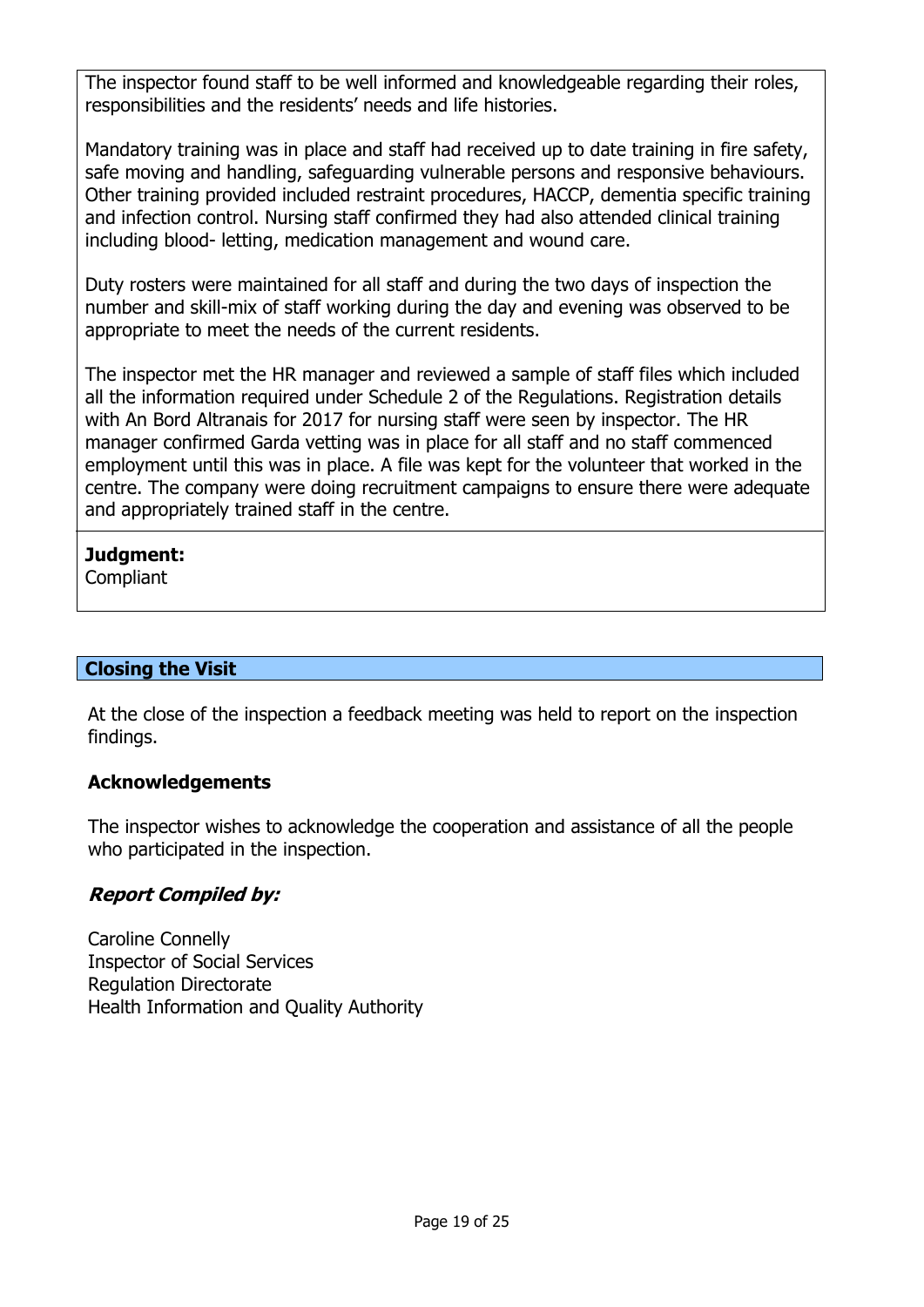# **Health Information and Quality Authority Regulation Directorate**



**Action Plan**

An tÚdarás Um Fhaisnéis agus Cáilíocht Sláinte

**Provider's response to inspection report<sup>1</sup>**

| <b>Centre name:</b>        | Abbot Close Nursing Home |
|----------------------------|--------------------------|
|                            |                          |
| <b>Centre ID:</b>          | OSV-0004682              |
|                            |                          |
| <b>Date of inspection:</b> | 03/05/2017               |
|                            |                          |
| Date of response:          | 01/06/2017               |
|                            |                          |

### **Requirements**

This section sets out the actions that must be taken by the provider or person in charge to ensure compliance with the Health Act 2007 (Care and Welfare of Residents in Designated Centres for Older People) Regulations 2013 and the National Quality Standards for Residential Care Settings for Older People in Ireland.

All registered providers should take note that failure to fulfil your legal obligations and/or failure to implement appropriate and timely action to address the non compliances identified in this action plan may result in enforcement action and/or prosecution, pursuant to the Health Act 2007, as amended, and Regulations made thereunder.

# **Outcome 02: Governance and Management**

#### **Theme:**

 $\overline{a}$ 

Governance, Leadership and Management

# **The Registered Provider is failing to comply with a regulatory requirement in the following respect:**

An annual review had not been undertaken by the provider in accordance with the standards to date for 2016. This is a requirement of the Health Act 2007 (Care and Welfare of Residents in Designated Centres for Older People) Regulations 2013.

# **1. Action Required:**

Under Regulation 23(d) you are required to: Ensure there is an annual review of the

 $<sup>1</sup>$  The Authority reserves the right to edit responses received for reasons including: clarity; completeness; and,</sup> compliance with legal norms.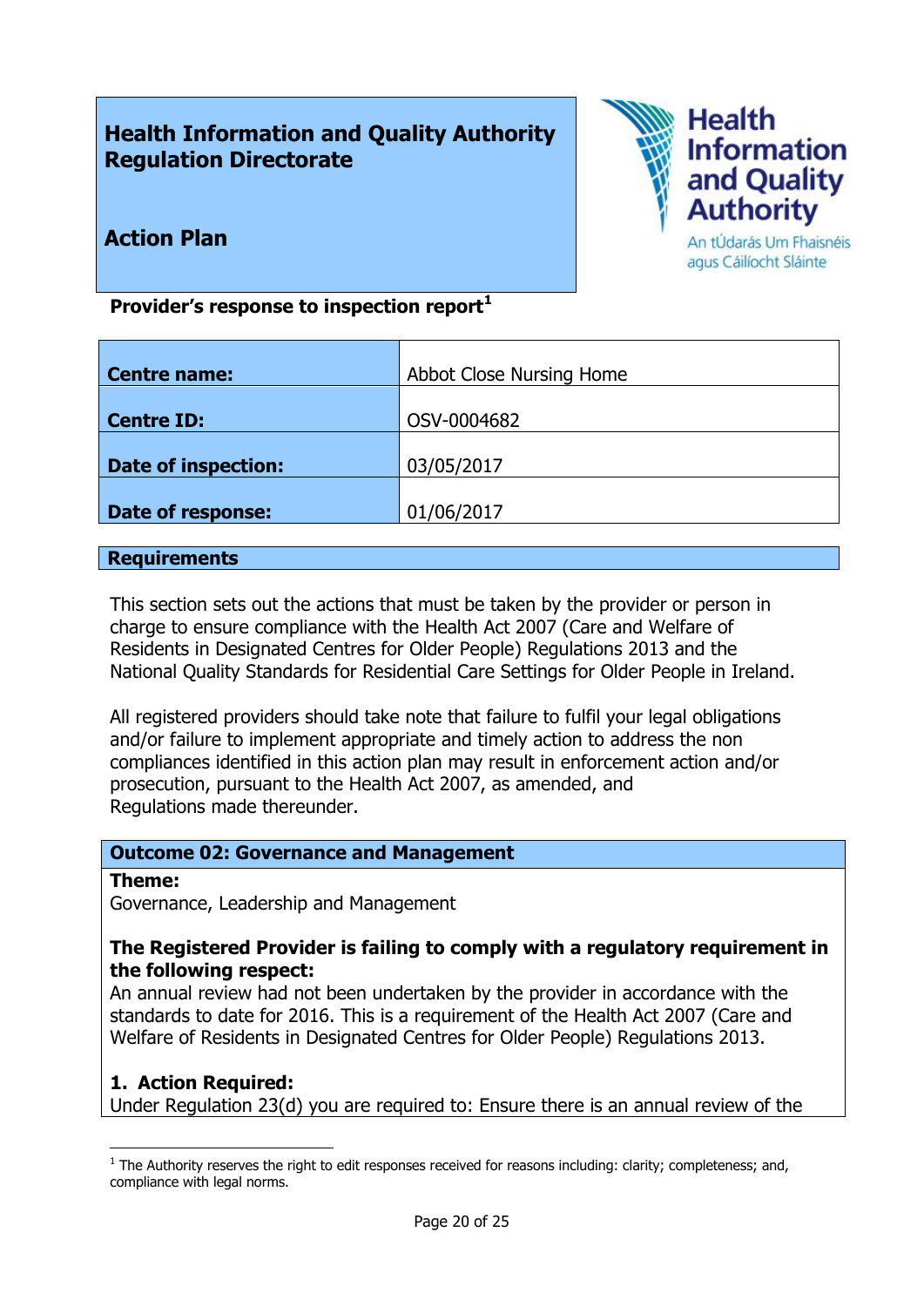quality and safety of care delivered to residents in the designated centre to ensure that such care is in accordance with relevant standards set by the Authority under section 8 of the Act and approved by the Minister under section 10 of the Act.

# **Please state the actions you have taken or are planning to take:**

PIC and provider have now compiled the annual review for 2016. Please see attached for your attention.

Proposed Timescale: Completed

**Proposed Timescale:** 01/06/2017

# **Outcome 08: Health and Safety and Risk Management**

**Theme:** 

Safe care and support

### **The Registered Provider is failing to comply with a regulatory requirement in the following respect:**

There was no evidence of quarterly servicing of emergency lighting

### **2. Action Required:**

Under Regulation 28(1)(c)(i) you are required to: Make adequate arrangements for maintaining all fire equipment, means of escape, building fabric and building services.

### **Please state the actions you have taken or are planning to take:**

This has been now outsourced to Keltron Safety System (We had some issues with our fire safety service provider) we lost a few months sourcing a new contractor. Keltron have already set about reviewing our fire equipment, means of escape and all arrangements relating to fire.

Proposed Timescale: Completed

# **Proposed Timescale:** 01/06/2017

**Theme:** 

Safe care and support

### **The Registered Provider is failing to comply with a regulatory requirement in the following respect:**

The new smoking shelter was seen and although the provider had smoking aprons and metal ashtrays in place, there was no fire blanket available. The smoking shelter was not in a visible area of the nursing home and there was no nurse call system in place to alert staff if a resident got into difficulty.

# **3. Action Required:**

Under Regulation 28(1)(a) you are required to: Take adequate precautions against the risk of fire, and provide suitable fire fighting equipment, suitable building services, and suitable bedding and furnishings.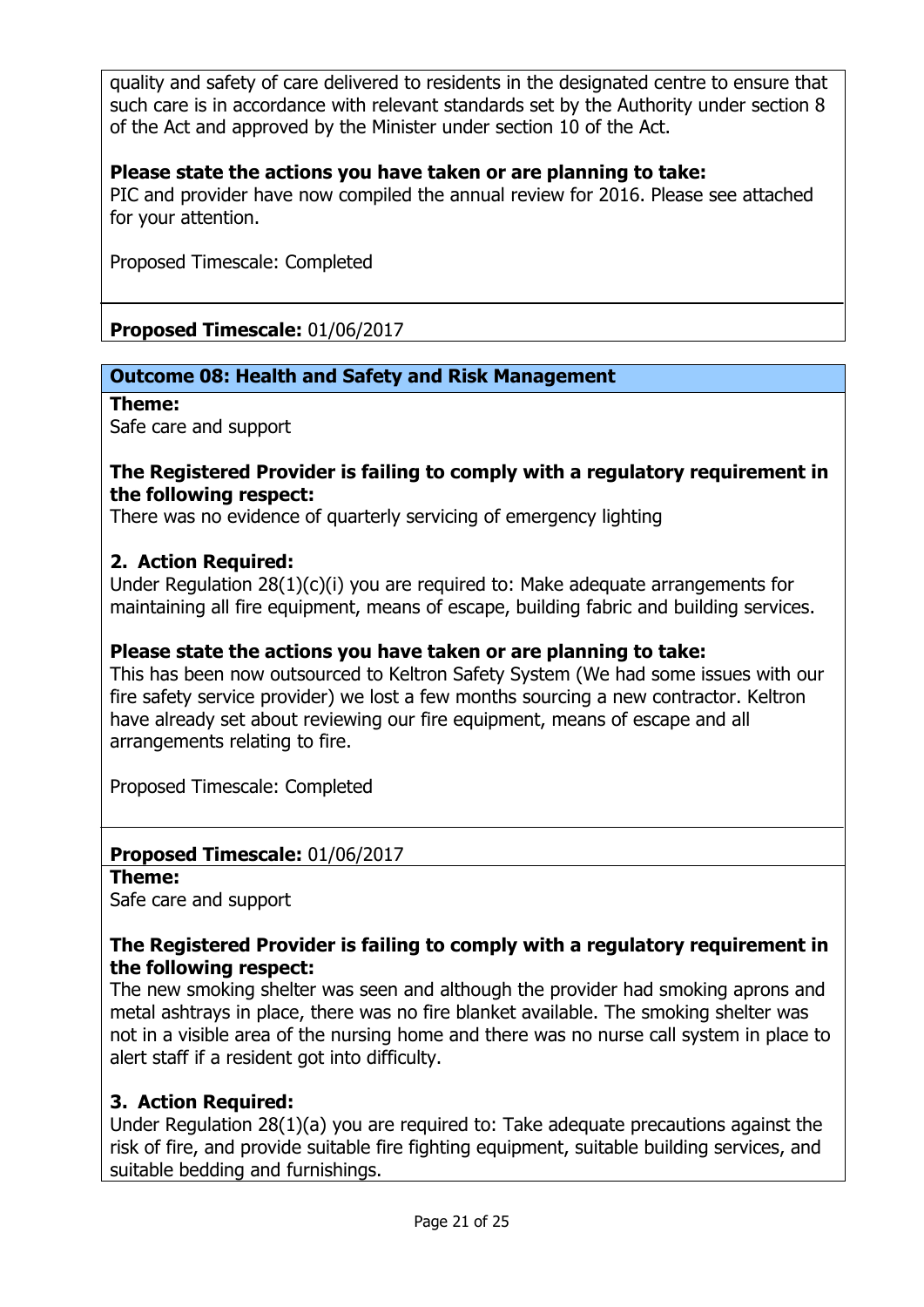# **Please state the actions you have taken or are planning to take:**

The fire blankets were purchased and have now been placed in the smoking shelter. The Nurse call System has now been installed and connected to the main nurse call system by our electrician

Proposed Timescale: Completed

**Proposed Timescale:** 01/06/2017

# **Outcome 09: Medication Management**

#### **Theme:**

Safe care and support

### **The Person in Charge (PIC) is failing to comply with a regulatory requirement in the following respect:**

Where medicines were to be administered in a modified form such as crushing, this was prescribed in a special instruction sheet included with the medication prescription but was not individually prescribed by the prescriber on the prescription chart. This could lead to errors as not all medications can be crushed and nursing staff could be administering them as such.

# **4. Action Required:**

Under Regulation 29(5) you are required to: Ensure that all medicinal products are administered in accordance with the directions of the prescriber of the resident concerned and in accordance with any advice provided by that resident's pharmacist regarding the appropriate use of the product.

# **Please state the actions you have taken or are planning to take:**

The PIC has initiated this action already along with CNM`s, Nurses and GP`s. More advanced information will be discussed with the GP's and Pharmacist regarding the crushing of medications in the next review.

# **Proposed Timescale:** 30/08/2017

# **Outcome 11: Health and Social Care Needs**

#### **Theme:**

Effective care and support

# **The Person in Charge (PIC) is failing to comply with a regulatory requirement in the following respect:**

There was no evidence of resident or relative involvement in the care planning process.

# **5. Action Required:**

Under Regulation 05(4) you are required to: Formally review, at intervals not exceeding 4 months, the care plan prepared under Regulation 5 (3) and, where necessary, revise it, after consultation with the resident concerned and where appropriate that resident's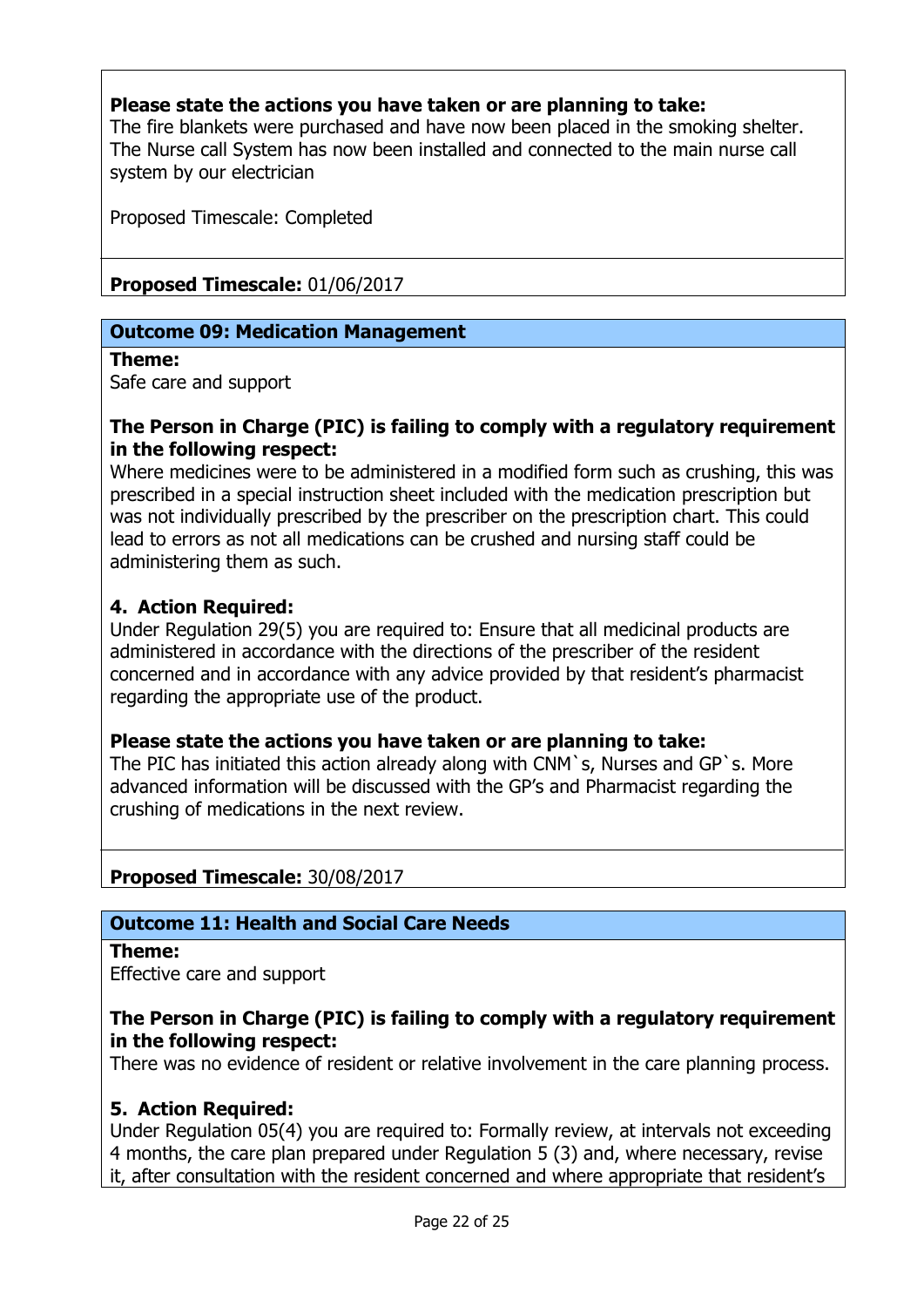### family.

# **Please state the actions you have taken or are planning to take:**

The "Named Nurses Concept" is being introduced. All of our nurses are being reminded of the importance of involving NOK/resident/ relatives. This process will commence immediately by contacting the NOK/resident/relatives by the next reviews.

# **Proposed Timescale:** 30/08/2017

#### **Theme:**

Effective care and support

# **The Person in Charge (PIC) is failing to comply with a regulatory requirement in the following respect:**

There were some inconsistencies in some care planning practices in that a number of care plans were not personalised or did not contain sufficient information to direct care. There was a lack of care plans to direct care at end of life stage and care plans to direct social aspects of care.

# **6. Action Required:**

Under Regulation 05(1) you are required to: Arrange to meet the needs of each resident when these have been assessed in accordance with Regulation 5(2).

### **Please state the actions you have taken or are planning to take:**

A "Named Nurse Concept" is being introduced in order to enhance person centred care plan development. All our nurses have been educated and made aware of the importance of creating person centred care plans.

End of life stage care plans have been now developed and will be carried out by the Nurses accordingly.

# **Proposed Timescale:** 30/08/2017

# **Outcome 12: Safe and Suitable Premises**

#### **Theme:**

Effective care and support

# **The Registered Provider is failing to comply with a regulatory requirement in the following respect:**

As identified on previous inspections, the communal space in the main part of the centre was limited. This was an issue that had already been identified by the provider and he told the inspector they plan to build on a conservatory off the main sitting room. However on this inspection work on this conservatory had not commenced to date and the provider did not have a start date.

# **7. Action Required:**

Under Regulation 17(2) you are required to: Provide premises which conform to the matters set out in Schedule 6, having regard to the needs of the residents of the designated centre.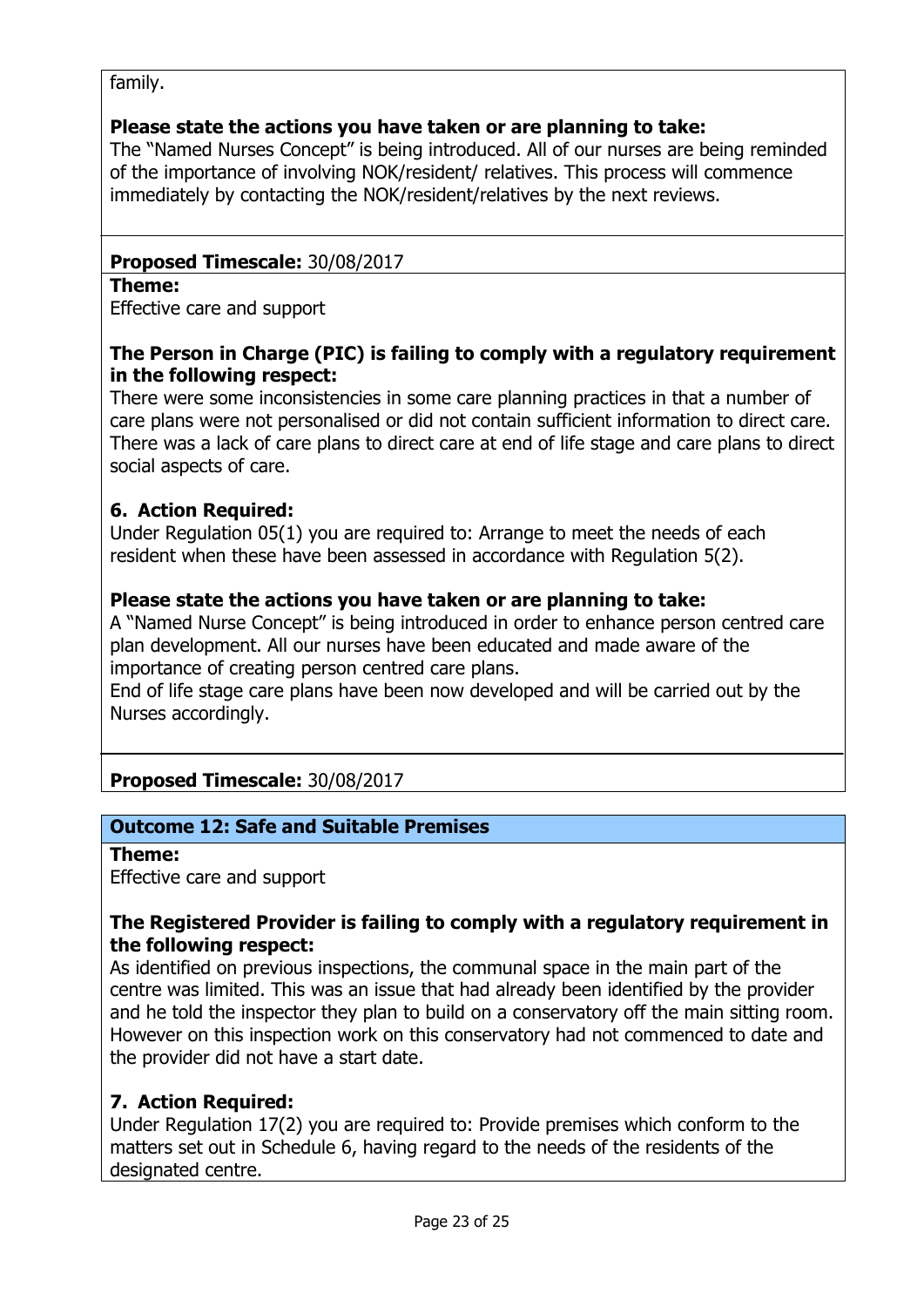# **Please state the actions you have taken or are planning to take:**

The Provider has made plans to extend the current day room.

This extension is in the form of a conservatory

Planning permission is already in place and the providers are hoping to commence this work as soon as the funding will allow.

# **Proposed Timescale:** 30/09/2017

# **Outcome 13: Complaints procedures**

### **Theme:**

Person-centred care and support

# **The Registered Provider is failing to comply with a regulatory requirement in the following respect:**

The complaints procedure on display in the reception area did not include an appeals procedure.

# **8. Action Required:**

Under Regulation 34(1) you are required to: Provide an accessible and effective complaints procedure which includes an appeals procedure.

# **Please state the actions you have taken or are planning to take:**

The complaints procedure is now updated with all relevant information`s and placed in the reception area.

Proposed Timescale: Completed

# **Proposed Timescale:** 01/06/2017

#### **Theme:**

Person-centred care and support

# **The Registered Provider is failing to comply with a regulatory requirement in the following respect:**

The process around complaints recording required review to ensure there was a robust system around the management and recording of complaints and the complaints person maintains a record of all complaints including details of any investigation into the complaint, the outcome of the complaint and whether or not the resident was satisfied.

# **9. Action Required:**

Under Regulation 34(1)(f) you are required to: Ensure that the nominated person maintains a record of all complaints including details of any investigation into the complaint, the outcome of the complaint and whether or not the resident was satisfied.

# **Please state the actions you have taken or are planning to take:**

Complaints log book has been reintroduced and we have encouraged all the staff to use it accordingly. The PIC has added a complaints procedure to the Epic Care records. This